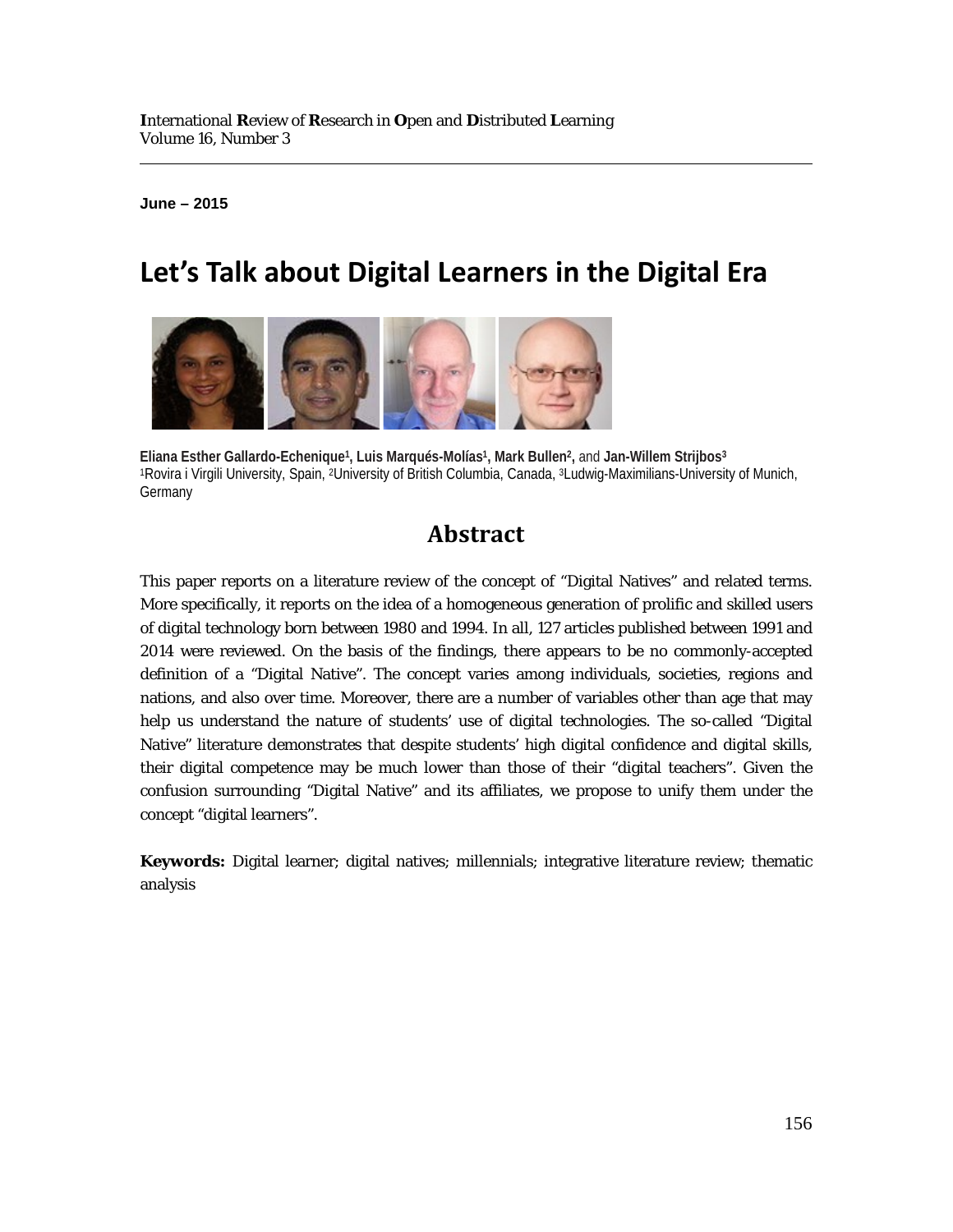### **Introduction**

In most developed countries students use digital technologies and the Internet in all facets of their daily life (school, work and leisure) (Kolikant, 2010; Levin & Arafeh, 2002). Most of these students, who were born roughly between 1980 and 1994 represent the first generation to grow up with this new technology and have been characterized by their familiarity and confidence with respect to Information and Communication Technologies (ICT). They have spent most of their lives surrounded by digital communication technology. They use the Internet, text messaging, and social networking, but they are using these technologies primarily for social and entertainment purposes. According to Gibbons (2007) they communicate differently (e.g., text messaging and instant message), use a different written language (e.g., text messaging), interact and socialize differently (e.g., via avatars in online games and Facebook), and have a different sense of authorship (e.g., Flickr and personal blogs).

The "Digital Native" discourse emerged in the late 1990s and has its origins in the work of Tapscott (1998, 2009) and Prensky (2001a, 2001b). Until recently the notion that there is a generation of learners with distinct skills and characteristics attributable to the exposure to digital technology had been accepted uncritically by many educators. Despite the considerable attention focused on "Digital Natives", remarkably few studies carefully investigated the characteristics of this group. Moreover, the concept emerged from developed world contexts (primarily the US and Canada but also Australia, the United Kingdom, Western Europe and Japan). We know little about how relevant this is in developing world contexts where access to advanced technology is limited (Malhotra, Ahouilihoua, Eshmambetova, Kirungi, et al., 2008).

Most of the studies that were used to support the digital native concept were either methodologically suspect or relied excessively on anecdotal data. Moreover, little empirical evidence had been provided to support claims made about the "Digital Natives" and the implications for higher education (Bullen, Morgan, & Qayyum, 2011). This changed in 2008 as researchers began to take a more critical view towards this issue and a number of methodologically sound studies were published (Bennett, Maton, & Kervin, 2008; Bullen, Belfer, Morgan, & Qayyum, 2009; Kennedy, Krause, Judd, Churchward, Gray, & Krause, 2008; Lai & Hong, 2014; Nicholas, Rowlands & Huntington, 2007; Rapetti & Cantoni, 2010b; Thomas, 2011). Despite this, the concept of the digital native remains ambiguous and ill-defined.

### **Aim**

The aim of this paper is to develop a unifying concept about students in the digital era under the term "digital learners". We will first address the conceptual confusion in the literature and elaborate on terms, concepts and characteristics, leading to three distinct perspectives on students in the digital era. Subsequently arguments for our proposed unifying concept "digital learners" will be provided. The primary goal of this review is to provide educational researchers and practitioners with a clearer image of a new generation of learners with characteristics related

This work is licensed under [a Creative Commons Attribution 4.0 International License.](http://creativecommons.org/licenses/by/4.0/)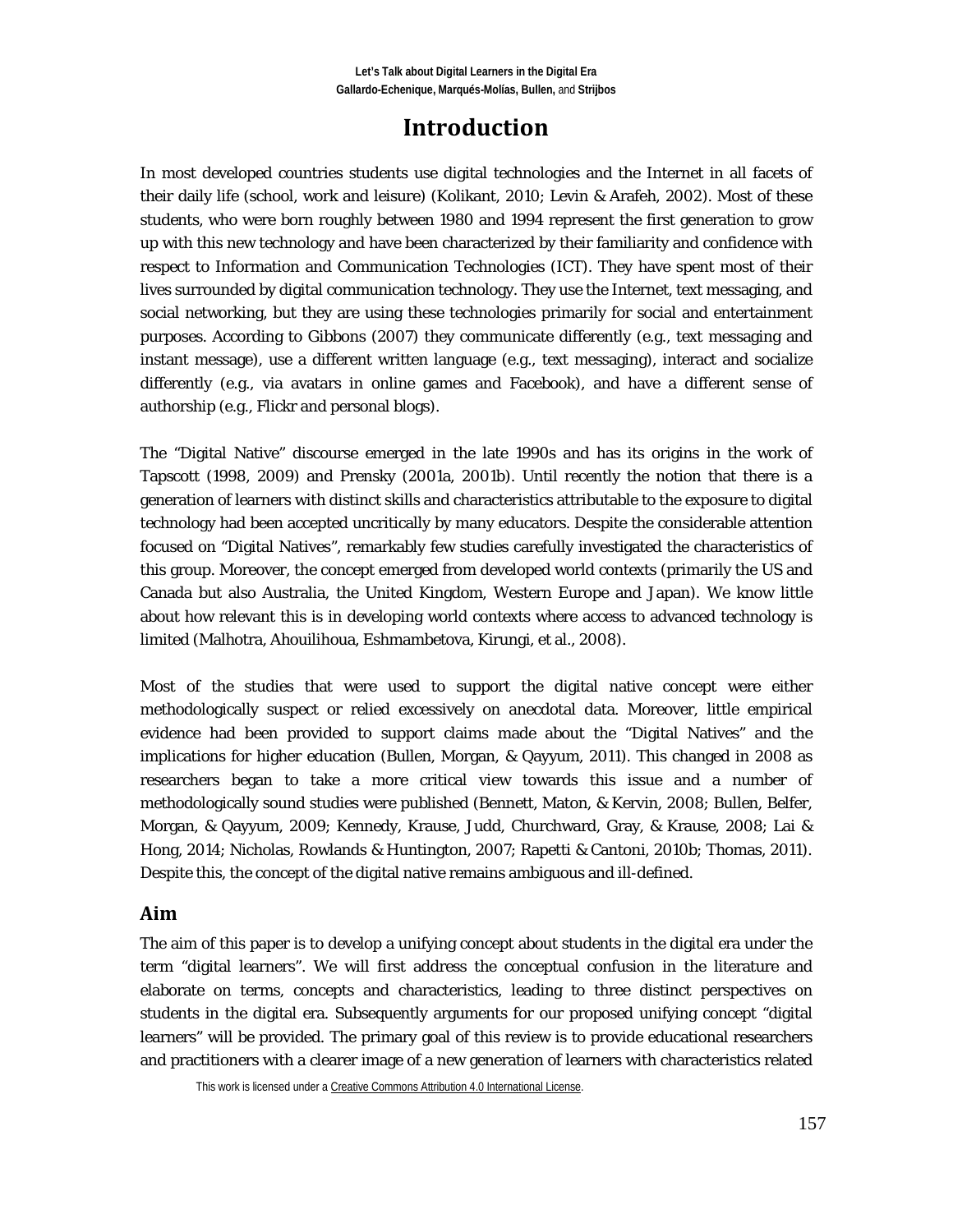to their familiarity with digital technology. Also, we want to provide a critique of past research related to the term "Digital Natives", because this perspective seems to be inappropriate or insufficient to describe the population of current learners, as well as suggest some directions for future research.

### **Method**

To address our research aim we performed an integrative literature review as outlined by Torraco (2005), which "reviews, critiques, and synthesizes representative literature on a topic in an integrated way such that new frameworks and perspectives on the topic are generated" (Torraco, 2005, p. 356). An integrative review is a specific review method that summarizes past empirical or theoretical studies to provide a more comprehensive understanding of a particular phenomenon with the aim to find a solution to a particular problem or suggest directions for future research (Russell, 2005; Torraco, 2005; Whittemore & Knafl, 2005). An integrated review "(…) is particularly appropriate when existing research is scattered across disparate areas and has not been systematically analysed and integrated" (Hamilton & Torraco, 2013, p. 311).

Using Torraco's (2005) framework as a guide, the first step was the selection of relevant literature. The review spanned a wide range of empirical and theoretical research-based articles, books, journals, reports and grey literature (e.g., conference website and published proceedings) in an electronic search using various databases such as ISI Web of Knowledge, ERIC, Social Sciences Citation Index®, ScienceDirect, SAGE Publications, Wiley Online Library, Taylor & Francis Online, Emerald Group Publishing, UNESDOC Database and Google Scholar.

A focused and uniform search of each database was carried out using predetermined inclusion/exclusion criteria (Table 1). As a starting point the following key subject terms were used in identifying exemplars: "Digital Natives", "Net Generation", "Millennials" and "Generation Y". Whenever a new term or conceptually similar word appeared during the search, it was added to the list. To conduct the most comprehensive search, reference lists of searched articles were examined for articles that may not have been found by electronic databases. An online thesaurus – available for some electronic databases – proved to be a helpful tool, as it provided a selection of related, narrower, or broader terms for our topic. The search strategy identified 2,500 potentially relevant publications. Consequently, a staged review was employed (Torraco, 2005, p. 361). In the first stage the titles and abstracts of the 2,500 identified publications were scrutinised independently by two reviewers for their relevance. In the second stage an in-depth analysis was performed on the 127 publications that met the inclusion criteria and corresponded to the aim of our review.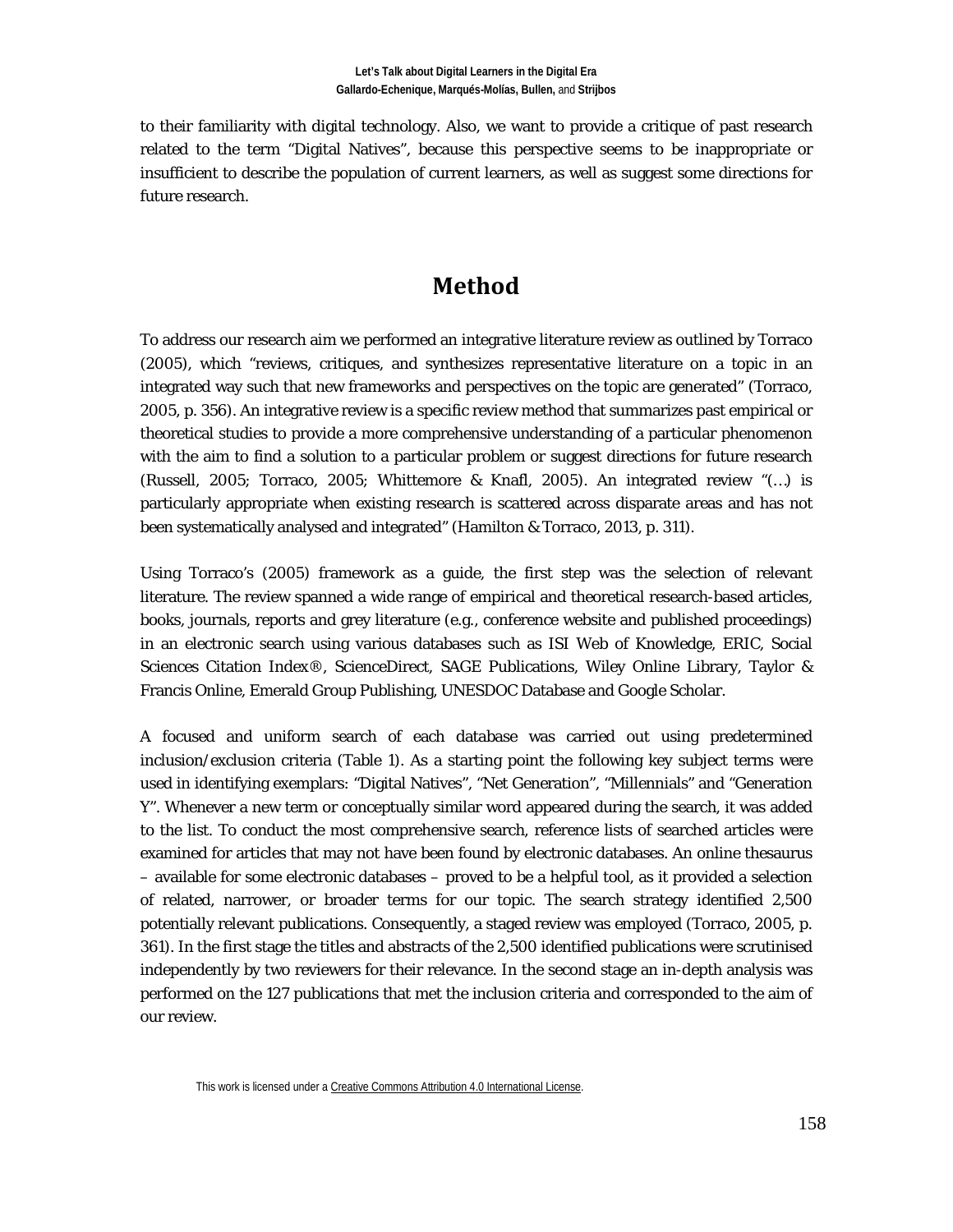Table 1

*Inclusion and Exclusion Criteria*

| Inclusion criteria                                                                                 |
|----------------------------------------------------------------------------------------------------|
| a) empirical and research-based publications;                                                      |
| b) qualitative, quantitative, and mixed-method research studies;                                   |
| c) specialized textbooks and peer-reviewed journal articles;                                       |
| d) only full-text articles;                                                                        |
| e) reports commissioned by international organizations;                                            |
| f) literature reviews (including unpublished/grey literature: government reports, policy           |
| statements, conference proceedings, theses, dissertations, and research reports);                  |
| g) English language only; and                                                                      |
| h) published between January 1991 and December 2014 (we purposefully selected 1991 as our          |
| starting point, as the first term to refer to students in the digital era was proposed by Howe and |
| Strauss in 1991).                                                                                  |
| <b>Exclusion criteria</b>                                                                          |
| a) no access to full-text articles;                                                                |
| b) opinion papers; and                                                                             |
| c) best practice reports.                                                                          |

Thematic analysis – clustering texts into themes and combinations of categories – was conducted to identify, organize, analyse, describe and report patterns in rich detail (Braun & Clarke, 2006; Cohen, Manion, & Morrison, 2007). In the final stage of the review, the literature was further sorted into major categories by determining the main contribution of each publication in relation to what is known about students in the digital era. The publications were categorized along the three views suggested by Rapetti (2012) – enthusiast, concerned ones, and critic (see Table 4 for a detailed description) – to understand how authors perceive and define learners' use of ICT. Additionally, the publications were categorized along (a) country of origin, (b) design of study, and (c) source. The categorization in Table 2 was performed by the first author and the review process and outcomes were independently checked by the second author via the audit procedure (Akkerman, Admiraal, Brekelmans, & Oost, 2008).

### **Terms, Concepts and Characteristics**

The literature review revealed 48 terms related to the notion of this supposedly "new generation" of students in the digital era with a high affinity and tendency to use digital technology, of which the term "Digital Natives" has been the most prominent in the past decade. Table 2 provides an overview of the wide variety of concepts/terms derived from the literature review used to describe these students. Each approach to describing this new group of students carries with it some

This work is licensed under [a Creative Commons Attribution 4.0 International License.](http://creativecommons.org/licenses/by/4.0/)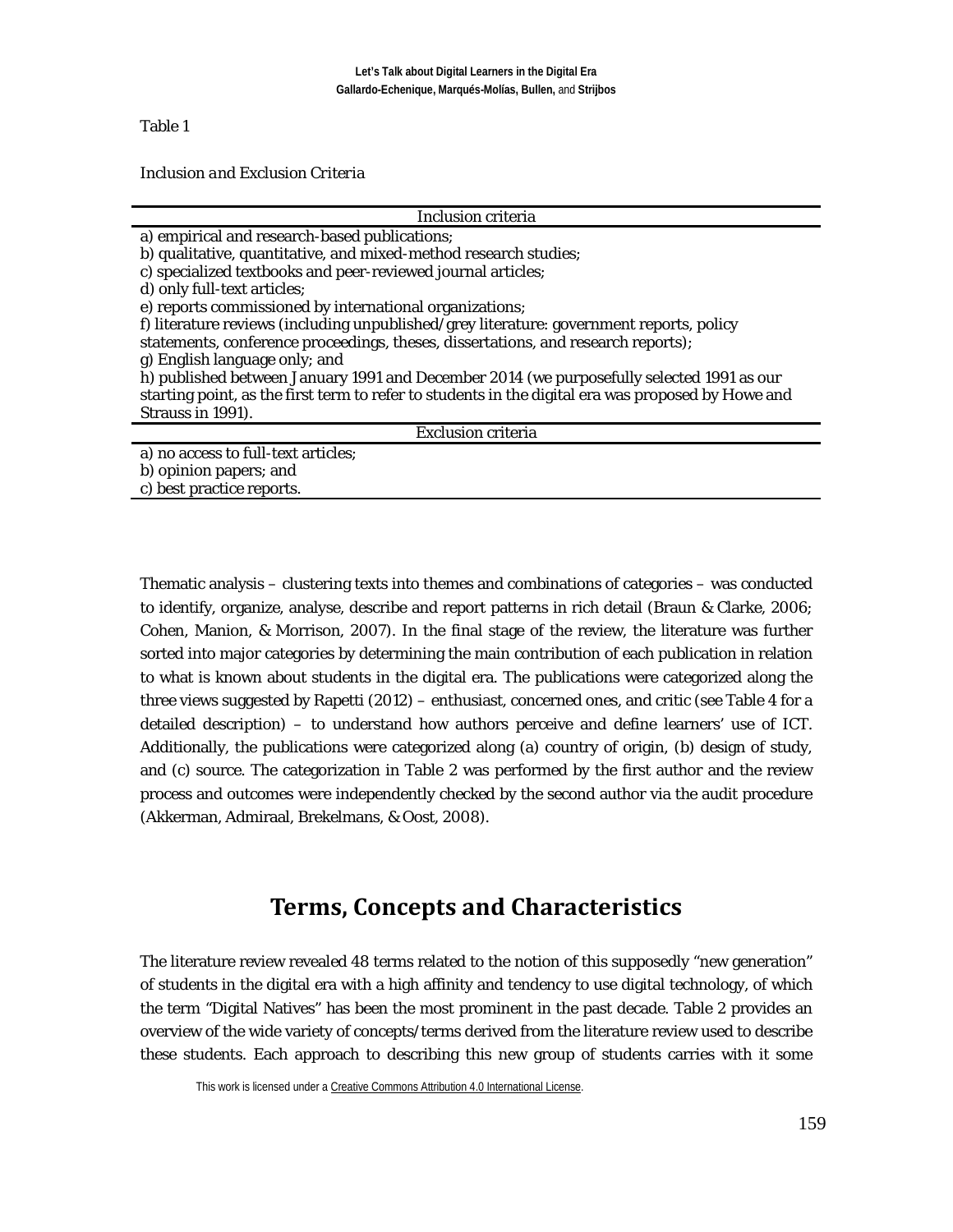distinct features, but in general the terms are used interchangeably (Jones, Ramanau, Cross, & Healing, 2010). According to the literature, the three most common terms in circulation are: Digital Natives, Net Generation and Millennials (Jones & Czerniewicz, 2010; Jones et al., 2010; Rapetti & Cantoni, 2010b; Rapetti & Marshall, 2010), which will be explained in more detail.

#### Table 2

#### *Terms Used to Characterize Students in the Digital Era*

| <b>Term</b>         | Reference                                    | <b>View</b>       | Design             | <b>Source</b> | Country                  | Year |
|---------------------|----------------------------------------------|-------------------|--------------------|---------------|--------------------------|------|
|                     | Howe & Strauss*                              | Enthusiast        | <b>Theoretical</b> | <b>Book</b>   | <b>USA</b>               | 1991 |
|                     | Lancaster &                                  | Enthusiast        | Empirical          | <b>Book</b>   | <b>USA</b>               | 2002 |
|                     | <b>Stillman</b>                              |                   |                    |               |                          |      |
|                     | Jorgensen                                    | Critic            | <b>Theoretical</b> | Journal       | Australia                | 2003 |
|                     | Oblinger &                                   | <b>Enthusiast</b> | <b>Theoretical</b> | Journal       | <b>USA</b>               | 2005 |
|                     | Oblinger                                     |                   |                    |               |                          |      |
| <b>Generation Y</b> | Weiler                                       | Critic            | <b>Theoretical</b> | Journal       | <b>USA</b>               | 2005 |
|                     | Cantoni & Tardini                            | Critic            | <b>Theoretical</b> | Journal       | Switzerland              | 2010 |
|                     | Djamasbi, Siege &                            | Enthusiast        | Empirical          | Journal       | <b>USA</b>               | 2010 |
|                     | <b>Tullis</b>                                |                   |                    |               |                          |      |
|                     | Rapetti & Marshall                           | Critic            | Empirical          | Journal       | Barbados/                | 2010 |
|                     |                                              |                   |                    |               | <b>Trinidad and</b>      |      |
|                     |                                              |                   |                    |               | Tobago/Jamaica           |      |
|                     | Howe & Strauss*<br><b>Howe &amp; Strauss</b> | <b>Enthusiast</b> | Theoretical        | <b>Book</b>   | <b>USA</b>               | 1991 |
|                     |                                              | Enthusiast        | <b>Theoretical</b> | <b>Book</b>   | <b>USA</b><br><b>USA</b> | 2000 |
|                     | Lancaster &<br><b>Stillman</b>               | Enthusiast        | Empirical          | <b>Book</b>   |                          | 2002 |
|                     | Martin & Tulgan                              | <b>Enthusiast</b> | <b>Theoretical</b> | <b>Book</b>   | <b>USA</b>               | 2002 |
|                     | <b>DeBard</b>                                | Concerned         | <b>Theoretical</b> | Journal       | <b>USA</b>               | 2004 |
|                     | <b>Coomes &amp; DeBard</b>                   | Concerned         | <b>Theoretical</b> | Journal       | <b>USA</b>               | 2004 |
|                     | McMahon &                                    |                   |                    |               |                          |      |
|                     | Pospisil                                     | Enthusiast        | Empirical          | Conference    | Australia                | 2005 |
| <b>Millennials</b>  | Oblinger &                                   | Enthusiast        | <b>Theoretical</b> | Journal       | <b>USA</b>               | 2005 |
|                     | Oblinger                                     |                   |                    |               |                          |      |
|                     | Downing                                      | Enthusiast        | <b>Theoretical</b> | Journal       | <b>USA</b>               | 2006 |
|                     | Simoneaux &                                  | Enthusiast        | Empirical          | Journal       | <b>USA</b>               | 2010 |
|                     | Stroud                                       |                   |                    |               |                          |      |
|                     | Taylor & Keeter                              | Enthusiast        | Empirical          | Report        | <b>USA</b>               | 2010 |
|                     | Bajt                                         | Enthusiast        | <b>Theoretical</b> | Journal       | <b>USA</b>               | 2011 |
|                     | DiLullo, McGee &                             | Critic            | Empirical          | Journal       | <b>USA</b>               | 2011 |
|                     | <b>Kriebel</b>                               |                   |                    |               |                          |      |
|                     | Koeller                                      | Enthusiast        | <b>Theoretical</b> | Journal       | <b>USA</b>               | 2012 |
| Net-agers           | <b>Howe &amp; Strauss</b>                    | Enthusiast        | <b>Theoretical</b> | <b>Book</b>   | <b>USA</b>               | 1991 |
| <b>Next Great</b>   | <b>Howe &amp; Strauss</b>                    | Enthusiast        | <b>Theoretical</b> | <b>Book</b>   | <b>USA</b>               | 1991 |
| Generation          |                                              |                   |                    |               |                          |      |
|                     | Soloway*                                     | <b>Enthusiast</b> | <b>Theoretical</b> | Journal       | <b>USA</b>               | 1991 |
| Nintendo            | Green, Reid, &                               | Critic            | Empirical          | <b>Book</b>   | Australia                | 1998 |
| generation          | <b>Bigum</b>                                 |                   |                    | chapter       |                          |      |
|                     | Frand                                        | Enthusiast        | <b>Theoretical</b> | Journal       | <b>USA</b>               | 2000 |
|                     | <b>Guzdial &amp; Soloway</b>                 | Enthusiast        | Empirical          | Journal       | <b>USA</b>               | 2002 |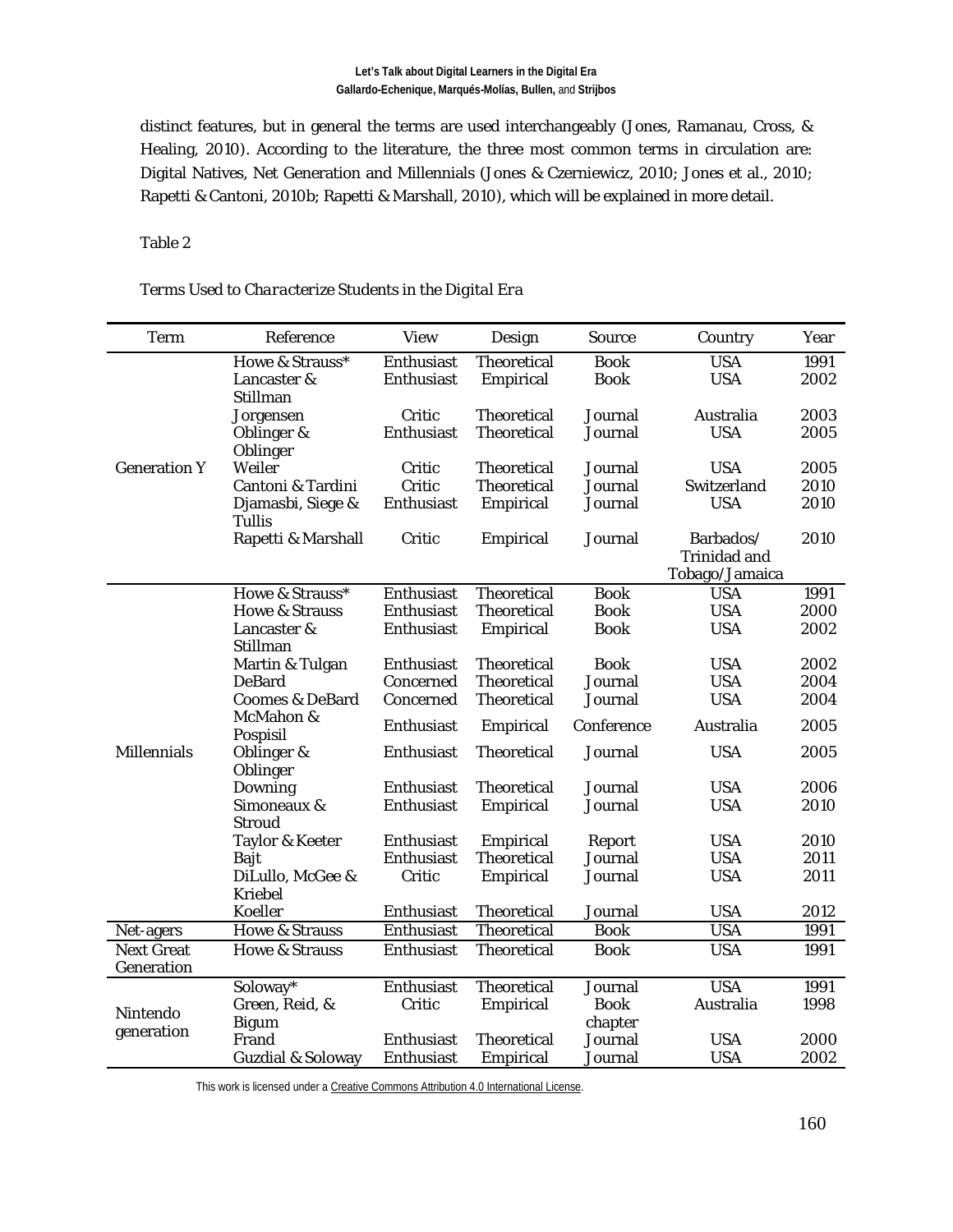**Let's Talk about Digital Learners in the Digital Era Gallardo-Echenique, Marqués-Molías, Bullen,** and **Strijbos**

| Grasshopper     | Papert*                    | Enthusiast | <b>Theoretical</b> | <b>Book</b> | <b>USA</b>  | 1993 |
|-----------------|----------------------------|------------|--------------------|-------------|-------------|------|
| minds           |                            |            |                    |             |             |      |
| Clickerati      | Harel*                     | Enthusiast | Theoretical        | Journal     | <b>USA</b>  | 1997 |
| Digital         | <b>Tapscott</b>            | Enthusiast | Empirical          | <b>Book</b> | <b>USA</b>  | 1998 |
| generation      |                            |            |                    |             |             |      |
|                 | Tapscott*                  | Enthusiast | Empirical          | <b>Book</b> | <b>USA</b>  | 1998 |
|                 | Cameron                    | Critic     | Empirical          | Conference  | Australia   | 2005 |
|                 | Oblinger &                 | Enthusiast | <b>Theoretical</b> | Journal     | <b>USA</b>  | 2005 |
|                 | Oblinger                   |            |                    |             |             |      |
|                 | Gibbons                    | Enthusiast | Empirical          | Conference  | <b>USA</b>  | 2007 |
|                 | Kennedy et al.             | Critic     | Empirical          | Conference  | Australia   | 2007 |
|                 | Guitert et al.             | Critic     | <b>Theoretical</b> | Conference  | Spain       | 2008 |
|                 | Kennedy et al.             | Critic     | Empirical          | <b>Book</b> | Australia   | 2009 |
|                 | <b>Tapscott</b>            | Enthusiast | Empirical          | <b>Book</b> | <b>USA</b>  | 2009 |
|                 | Hosein, Ramanau            | Critic     | Empirical          | Journal     | UK          | 2010 |
|                 | & Jones                    |            |                    |             |             |      |
|                 | Hosein, Ramanau            | Critic     | Empirical          | Conference  | UK          | 2010 |
|                 | & Jones                    |            |                    |             |             |      |
| <b>Net</b>      | Jones &                    | Critic     | <b>Theoretical</b> | Journal     | UK/South    | 2010 |
| Generation      | Czerniewicz                |            |                    |             | Africa      |      |
|                 | Jones                      | Critic     | <b>Theoretical</b> | Conference  | UK          | 2010 |
|                 | Jones et al.               | Critic     | Empirical          | Journal     | UK          | 2010 |
|                 | Littlejohn,                | Critic     | Empirical          | Journal     | UK          | 2010 |
|                 | Margaryan & Vojt           |            |                    |             |             |      |
|                 | Ramanau, Hosein            | Critic     | Empirical          | Conference  | UK          | 2010 |
|                 | & Jones                    |            |                    |             |             |      |
|                 | Schulmeister               | Critic     | <b>Theoretical</b> | Journal     | Germany     | 2010 |
|                 | <b>Sharpe</b>              | Critic     | <b>Theoretical</b> | Report      | UK          | 2010 |
|                 | Sánchez et al.             | Critic     | Empirical          | Journal     | Chile       | 2011 |
|                 | Gros, García &             | Critic     | Empirical          | Journal     | Spain       | 2012 |
|                 | <b>Escofet</b>             |            |                    |             |             |      |
|                 | Romero et al.              | Critic     | Empirical          | Journal     | Spain       | 2013 |
|                 | Lai & Hong                 | Critic     | Empirical          | Journal     | New Zeland  | 2014 |
| <b>Boomer</b>   | <b>Howe &amp; Strauss</b>  | Enthusiast | <b>Theoretical</b> | <b>Book</b> | <b>USA</b>  | 2000 |
| babies          |                            |            |                    |             |             |      |
| <b>Boomlets</b> | <b>Howe &amp; Strauss</b>  | Enthusiast | <b>Theoretical</b> | <b>Book</b> | <b>USA</b>  | 2000 |
|                 | Brown*                     | Enthusiast | <b>Theoretical</b> | Journal     | <b>USA</b>  | 2000 |
|                 | Bullen et al.              | Critic     | Empirical          | Journal     | Canada      | 2008 |
|                 | Qayyum et al.              | Critic     | <b>Empirical</b>   | Journal     | Canada      | 2008 |
|                 | Bullen et al.              | Critic     | Empirical          | Journal     | Canada      | 2009 |
|                 | Cantoni & Tardini          | Critic     | <b>Theoretical</b> | Journal     | Switzerland | 2010 |
| <b>Digital</b>  | <b>Bullen &amp; Morgan</b> | Critic     | Empirical          | Journal     | Canada      | 2011 |
| Learners        | Bullen, Morgan &           | Critic     | Empirical          | Journal     | Canada      | 2011 |
|                 | Qayyum                     |            |                    |             |             |      |
|                 | Romero et al.              | Critic     | Empirical          | Journal     | Spain       | 2011 |
|                 | Littlejohn,                | Critic     | Empirical          | Journal     | UK          | 2012 |
|                 | Beetham & McGill           |            |                    |             |             |      |
|                 | Morgan & Bullen            | Critic     | Empirical          | Journal     | Canada      | 2013 |
|                 | Romero et al.              | Critic     | Empirical          | Journal     | Spain       | 2013 |
| Gen.com         | <b>Howe &amp; Strauss</b>  | Enthusiast | <b>Theoretical</b> | <b>Book</b> | <b>USA</b>  | 2000 |
| Generation      | <b>Howe &amp; Strauss</b>  | Enthusiast | <b>Theoretical</b> | <b>Book</b> | <b>USA</b>  | 2000 |
| <b>Next</b>     | <b>Tapscott</b>            | Enthusiast | Empirical          | <b>Book</b> | <b>USA</b>  | 2009 |
| Generation      | <b>Howe &amp; Strauss</b>  | Enthusiast | <b>Theoretical</b> | <b>Book</b> | <b>USA</b>  | 2000 |

This work is licensed under [a Creative Commons Attribution 4.0 International License.](http://creativecommons.org/licenses/by/4.0/)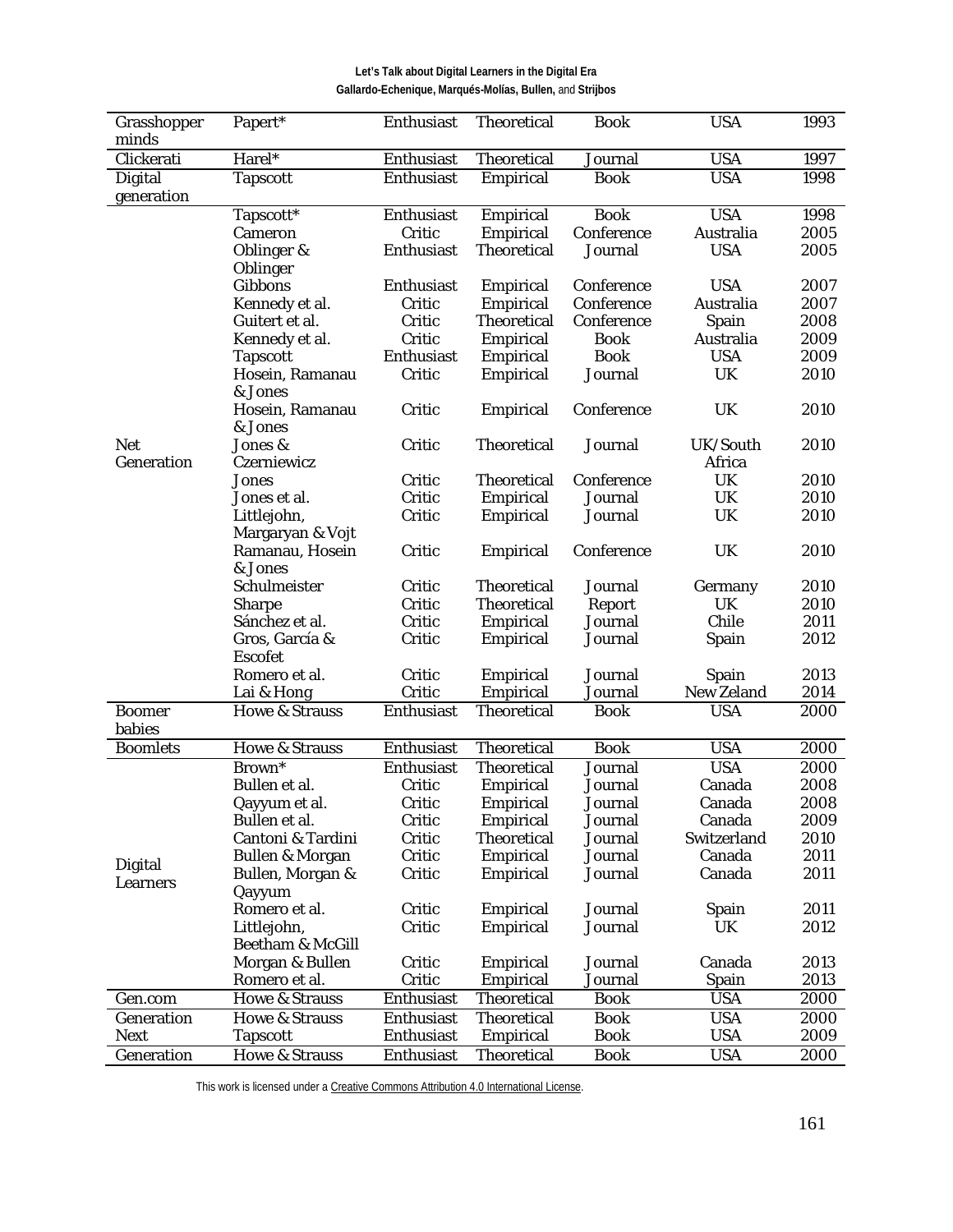| <b>Tech</b>                           |                                |            |                    |             |                     |      |
|---------------------------------------|--------------------------------|------------|--------------------|-------------|---------------------|------|
| Generation<br>Why                     | <b>Howe &amp; Strauss</b>      | Enthusiast | <b>Theoretical</b> | <b>Book</b> | <b>USA</b>          | 2000 |
| Generation<br>XX                      | <b>Howe &amp; Strauss</b>      | Enthusiast | <b>Theoretical</b> | <b>Book</b> | <b>USA</b>          | 2000 |
| Generation<br>2000                    | <b>Howe &amp; Strauss</b>      | Enthusiast | <b>Theoretical</b> | <b>Book</b> | <b>USA</b>          | 2000 |
| <b>Nexters</b>                        | Zemke, Raines &<br>Filipczak   | Concerned  | <b>Theoretical</b> | <b>Book</b> | <b>USA</b>          | 2000 |
|                                       | Holloway &<br>Valentine*       | Concerned  | <b>Theoretical</b> | <b>Book</b> | UK                  | 2001 |
| Cyberkid                              | Valentine &<br>Holloway        | Concerned  | Empirical          | Journal     | UK                  | 2002 |
|                                       | Holloway &<br><b>Valentine</b> | Concerned  | <b>Theoretical</b> | <b>Book</b> | UK                  | 2003 |
|                                       | Holmes                         | Critic     | Empirical          | Journal     | UK                  | 2011 |
|                                       | Prensky*                       | Enthusiast | <b>Theoretical</b> | Journal     | <b>USA</b>          | 2001 |
|                                       | Carlson                        | Concerned  | Empirical          | Journal     | <b>USA</b>          | 2005 |
|                                       | Gaston                         | Enthusiast | Empirical          | Journal     | <b>USA</b>          | 2006 |
|                                       | Prensky                        | Enthusiast | <b>Theoretical</b> | Journal     | <b>USA</b>          | 2006 |
|                                       | Prensky                        | Enthusiast | <b>Theoretical</b> | Report      | <b>USA</b>          | 2007 |
|                                       | Bennett, Maton &               | Critic     | <b>Theoretical</b> | Journal     | Australia           | 2008 |
|                                       | Kervin                         |            |                    |             |                     |      |
|                                       | Kennedy et al.                 | Critic     | Empirical          | Conference  | Australia           | 2008 |
|                                       | Kennedy et al.                 | Critic     | Empirical          | Journal     | Australia           | 2008 |
|                                       | <b>Palfrey &amp; Gasser</b>    | Enthusiast | Empirical          | Journal     | <b>USA</b>          | 2008 |
|                                       | Maclean & Elwood               | Critic     | Empirical          | <b>Book</b> | Japan               | 2009 |
|                                       |                                |            |                    | Chapter     |                     |      |
|                                       | <b>Bennett &amp; Maton</b>     | Critic     | <b>Theoretical</b> | Journal     | Australia           | 2010 |
|                                       | Brown &<br>Czerniewicz         | Critic     | Empirical          | Journal     | <b>South Africa</b> | 2010 |
| <b>Digital natives</b><br>and digital | Czerniewicz &<br><b>Brown</b>  | Critic     | Empirical          | Conference  | South Africa        | 2010 |
| immigrants                            | Helsper & Eynon                | Critic     | <b>Theoretical</b> | Journal     | UK                  | 2010 |
|                                       | Kennedy et al.                 | Critic     | <b>Theoretical</b> | Journal     | Australia           | 2010 |
|                                       | Kolikant                       | Critic     | Empirical          | Journal     | <b>Israel</b>       | 2010 |
|                                       | Li & Ranieri                   | Critic     | Empirical          | Journal     | China               | 2010 |
|                                       | Prensky                        | Enthusiast | <b>Theoretical</b> | <b>Book</b> | <b>USA</b>          | 2010 |
|                                       | Salajan,                       | Critic     | Empirical          | Journal     | Canada              | 2010 |
|                                       | Schönwetter &                  |            |                    |             |                     |      |
|                                       | Cleghorn                       |            |                    |             |                     |      |
|                                       | Selwyn                         | Critic     | <b>Theoretical</b> | Journal     | <b>UK</b>           | 2010 |
|                                       | Thinyane                       | Critic     | Empirical          | Journal     | South Africa        | 2010 |
|                                       | Koutropoulos                   | Critic     | <b>Theoretical</b> | Journal     | <b>USA</b>          | 2011 |
|                                       | Margaryan,                     | Critic     | Empirical          | Journal     | UK                  | 2011 |
|                                       | Littlejohn & Vojt              |            |                    |             |                     |      |
|                                       | <b>Thomas</b>                  | Critic     | Empirical          | <b>Book</b> | Australia           | 2011 |
|                                       | Smith                          | Critic     | <b>Theoretical</b> | Journal     | Canada              | 2012 |
|                                       | Lai & Hong                     | Critic     | Empirical          | Journal     | New Zeland          | 2014 |
| Instant-                              | Lenhart, Rainie &              | Enthusiast | Empirical          | Report      | <b>USA</b>          | 2001 |
| <b>Message</b>                        | Lewis                          |            |                    |             |                     |      |
| generation                            |                                |            |                    |             |                     |      |
| Generation                            | Martin & Tulgan                | Enthusiast | <b>Theoretical</b> | <b>Book</b> | <b>USA</b>          | 2002 |

This work is licensed under [a Creative Commons Attribution 4.0 International License.](http://creativecommons.org/licenses/by/4.0/)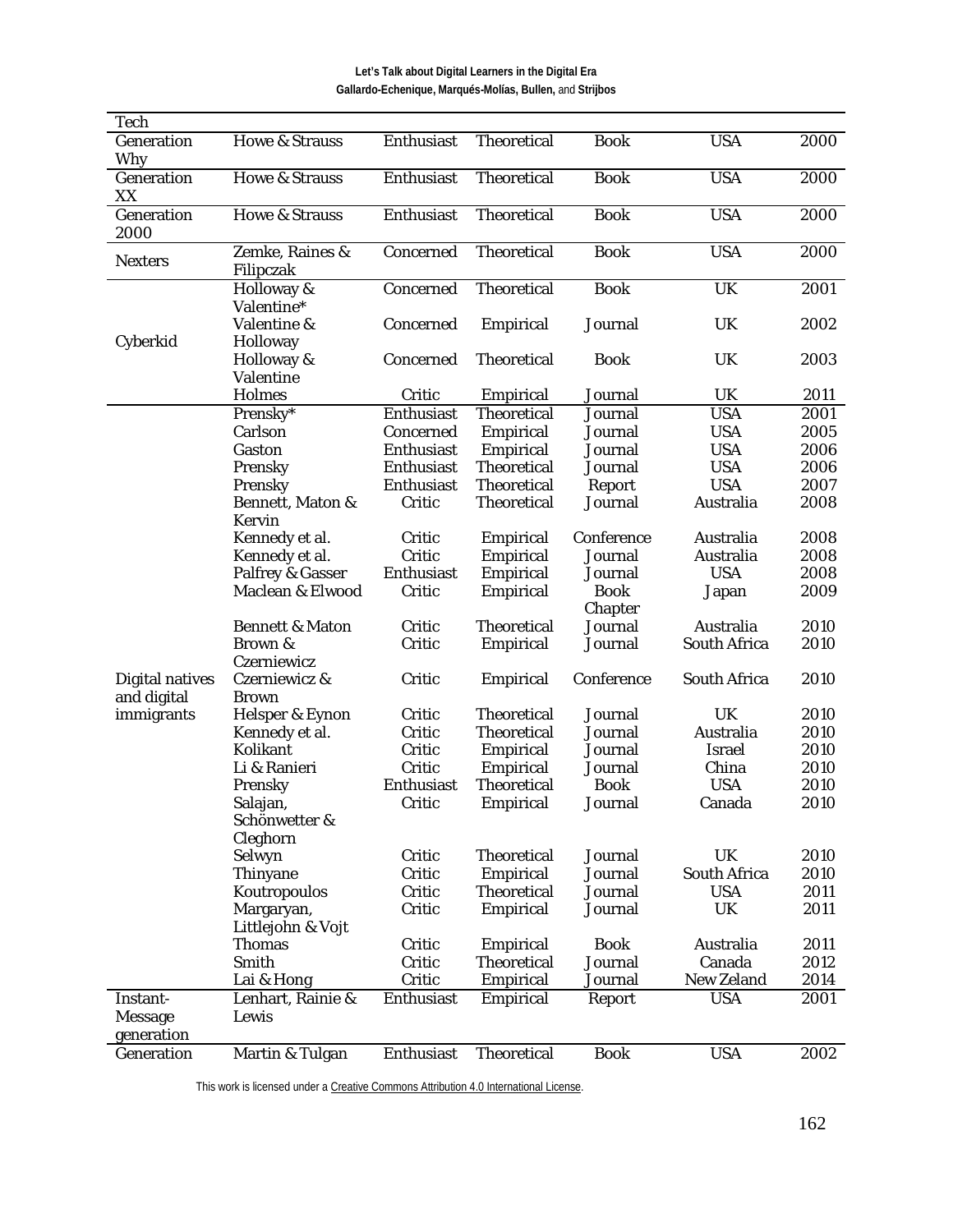#### **Let's Talk about Digital Learners in the Digital Era Gallardo-Echenique, Marqués-Molías, Bullen,** and **Strijbos**

| mix (Gen<br>Mixers)          | Martin & Tulgan                    | Enthusiast        | <b>Theoretical</b> | <b>Book</b> | <b>USA</b>               | 2006 |
|------------------------------|------------------------------------|-------------------|--------------------|-------------|--------------------------|------|
| Internet-savvy<br>students   | Levin & Arafeh                     | Enthusiast        | Empirical          | Report      | <b>USA</b>               | 2002 |
| <b>MTV</b><br>generation     | <b>Guzdial &amp; Soloway</b>       | Enthusiast        | Empirical          | Journal     | <b>USA</b>               | 2002 |
| Homo                         | $\overline{\text{Veen}^*}$         | Enthusiast        | <b>Theoretical</b> | Journal     | Netherlands              | 2003 |
| zappiens                     | Veen & Vrakking                    | <b>Enthusiast</b> | <b>Theoretical</b> | <b>Book</b> | Netherlands              | 2006 |
|                              | <b>Veen</b>                        | Enthusiast        | <b>Theoretical</b> | Conference  | Netherlands              | 2007 |
| Gamer<br>generation          | <b>Carstens &amp; Beck</b>         | Enthusiast        | Empirical          | Journal     | <b>USA</b>               | 2005 |
|                              | Roberts, Foehr &                   | Enthusiast        | Empirical          | Report      | <b>USA</b>               | 2005 |
| <b>Generation M</b>          | Rideout*                           |                   |                    |             |                          |      |
| (media)                      | Rideout, Foehr &<br><b>Roberts</b> | Enthusiast        | Empirical          | Report      | <b>USA</b>               | 2010 |
| Generation                   | Twenge*                            | Concerned         | <b>Theoretical</b> | <b>Book</b> | <b>USA</b>               | 2006 |
| Me                           | <b>Twenge</b>                      | Concerned         | <b>Theoretical</b> | Journal     | <b>USA</b>               | 2009 |
|                              | <b>Tapscott</b>                    | Enthusiast        | Empirical          | <b>Book</b> | <b>USA</b>               | 2009 |
| <b>New</b>                   | Pedró*                             | Critic            | Empirical          | Report      | France                   | 2006 |
| millennial                   | Pedro                              | Critic            | Empirical          | Conference  | Belgium                  | 2009 |
| learners                     |                                    |                   |                    |             |                          |      |
| <b>ScreenAgers</b>           | Rushkoff*                          | Enthusiast        | <b>Theoretical</b> | <b>Book</b> | <b>USA</b><br><b>USA</b> | 2006 |
|                              | <b>Tapscott</b><br>Brabazon*       | Enthusiast        | Empirical          | <b>Book</b> |                          | 2009 |
| Clicking<br>replaces         |                                    | Concerned         | <b>Theoretical</b> | <b>Book</b> | Australia                | 2007 |
| thinking                     |                                    |                   |                    |             |                          |      |
| <b>Generation C</b>          | Duncan-Howell &<br>Lee*            | Enthusiast        | <b>Theoretical</b> | Conference  | Australia                | 2007 |
|                              | Nicholas,                          | <b>Critics</b>    | Empirical          | Report      | UK                       | 2007 |
| Google                       | Rowlands &                         |                   |                    |             |                          |      |
| generation                   | Huntington*                        |                   |                    |             |                          |      |
|                              | Rowlands et al.                    | Critics           | Empirical          | Conference  | UK                       | 2008 |
| <b>MySpace</b>               | Rosen                              | Concerned         | Empirical          | <b>Book</b> | <b>USA</b>               | 2007 |
| generation                   |                                    |                   |                    |             |                          |      |
| Born digital                 | Palfrey & Gasser*                  | Enthusiast        | Empirical          | <b>Book</b> | <b>USA</b>               | 2008 |
| <b>Digital settlers</b>      | Weinberger*                        | Critics           | <b>Theoretical</b> | Journal     | <b>USA</b>               | 2008 |
|                              | Palfrey & Gasser                   | Enthusiast        | Empirical          | <b>Book</b> | <b>USA</b>               | 2008 |
| <b>Dumbest</b><br>generation | <b>Bauerlein</b>                   | Concerned         | Empirical          | <b>Book</b> | <b>USA</b>               | 2008 |
| Facebook                     | Kitsis*                            | Enthusiast        | Empirical          | Journal     | <b>USA</b>               | 2008 |
| generation                   |                                    |                   |                    |             |                          |      |
| Digital                      | Stoerger $*$                       | Critic            | <b>Theoretical</b> | Journal     | <b>USA</b>               | 2009 |
| melting pot                  |                                    |                   |                    |             |                          |      |
|                              | Prensky*                           | Enthusiast        | <b>Theoretical</b> | <b>Book</b> | <b>USA</b>               | 2009 |
| <b>Digital</b>               |                                    |                   |                    | chapter     |                          |      |
| wisdom                       | <b>Skiba</b>                       | <b>Enthusiast</b> | <b>Theoretical</b> | Journal     | <b>USA</b>               | 2010 |
|                              | Prensky                            | Enthusiast        |                    |             | <b>USA</b>               | 2011 |
|                              | White* & Le Cornu                  | Critic            | Empirical          | Journal     | <b>USA</b>               | 2011 |
| <b>Visitors</b> and          | Connaway, White                    | Critic            | Empirical          | Journal     | <b>USA</b>               | 2011 |
|                              |                                    |                   |                    |             |                          |      |
| <b>Residents</b>             | & Lanclos<br>Connaway, Lanclos     | Critic            | Empirical          | Conference  | USA/UK                   | 2013 |

This work is licensed under [a Creative Commons Attribution 4.0 International License.](http://creativecommons.org/licenses/by/4.0/)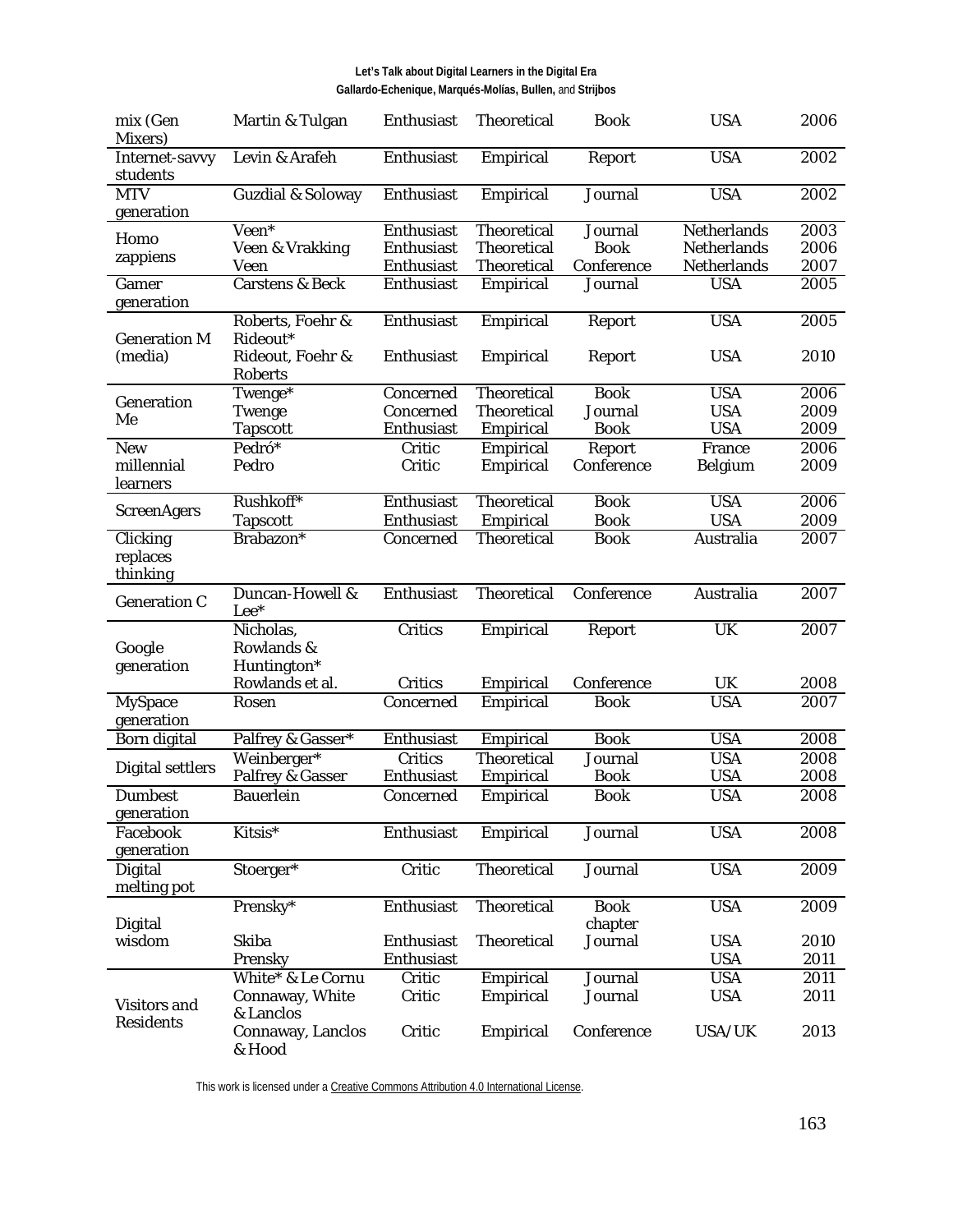#### **Let's Talk about Digital Learners in the Digital Era Gallardo-Echenique, Marqués-Molías, Bullen,** and **Strijbos**

|                                        | Connaway, White<br>& Lanclos                                  | Critic                               | Empirical                                                 | Journal                                                 | USA/UK                                                   | 2013                         |
|----------------------------------------|---------------------------------------------------------------|--------------------------------------|-----------------------------------------------------------|---------------------------------------------------------|----------------------------------------------------------|------------------------------|
| <b>Digitizen</b>                       | Brown &<br>Czerniewicz <sup>*</sup>                           | Critic                               | Empirical                                                 | Journal                                                 | <b>South Africa</b>                                      | 2010                         |
| e-generation                           | Liu                                                           | Critic                               | Empirical                                                 | Journal                                                 | China/Norway                                             | 2010                         |
| <i>i</i> -Generation                   | Rosen, Carrier &<br>Cheever <sup>*</sup>                      | Concerned                            | Empirical                                                 | <b>Book</b>                                             | <b>USA</b>                                               | 2010                         |
| Learners of<br>Digital Era             | Rapetti & Cantoni*<br>Rapetti<br>Rapetti<br>Rapetti & Cantoni | Critic<br>Critic<br>Critic<br>Critic | Empirical<br><b>Theoretical</b><br>Empirical<br>Empirical | Conference<br>Conference<br><b>Thesis</b><br>Conference | Switzerland<br>Switzerland<br>Switzerland<br>Switzerland | 2010<br>2011<br>2012<br>2013 |
| Digital nerds<br>and digital<br>normal | Thirunarayanan et<br>$al.*$                                   | Critic                               | Empirical                                                 | Journal                                                 | <b>USA</b>                                               | 2011                         |
| App<br><b>Generation</b>               | <b>Gardner &amp; Davis</b>                                    | Concerned                            | Empirical                                                 | <b>Book</b>                                             | <b>USA</b>                                               | 2013                         |

*Note:* Personal compilation, \*who coined the term

The term "Digital Native" was coined by Prensky (2001a, 2001b), but "Prensky is not specific about the dates that define this new generation" (Jones & Czerniewicz, 2010, p. 317). Prensky uses the terms "Digital Native" and "Digital Immigrant" to distinguish between those who were not born into the digital world (Prensky, 2001a) and those who have grown up familiar with multiple technologies, but Prensky is using generational categorisation (students born roughly between 1980 and 1994) to over-determine student characteristics and relations to technology. Prensky's main point is that this new generation is essentially different from previous generations because of their constant and frequent use of digital technologies. Rather than calling "Digital Natives" a generation, Palfrey and Gasser (2008) prefer to think of them as a population, i.e. a social group with common characteristics. Like Prensky, Palfrey and Gasser (2008) use the term "Digital Native" to describe advanced users of technology who were born after 1980. Digital immigrants as opposed to digital natives—are not people who were born digital and/or live a digital life in any substantial way, but rather people who are finding their way in a digital world.

According to Tapscott (1998, 2009) the Net Generation includes those born between 1977 and 1997 (Tapscott, 2009) and the defining characteristic of the generation is that "they were the first to grow up in a digital world" (Tapscott, 2009, p. 2). Following Jones and Czerniewicz (2010), the general claim by the Net Generation discourse is around young people developing a natural aptitude and high skill levels in relation to new technologies. Moreover, according to Rapetti and Cantoni (2010b), the Net Generation label focuses the attention on the main supposed difference of this "new" generation, that is, the frequency and the ability in using Internet for formal and informal learning purposes.

Millennials, also known as Generation Y, is the largest generation since the baby boom generation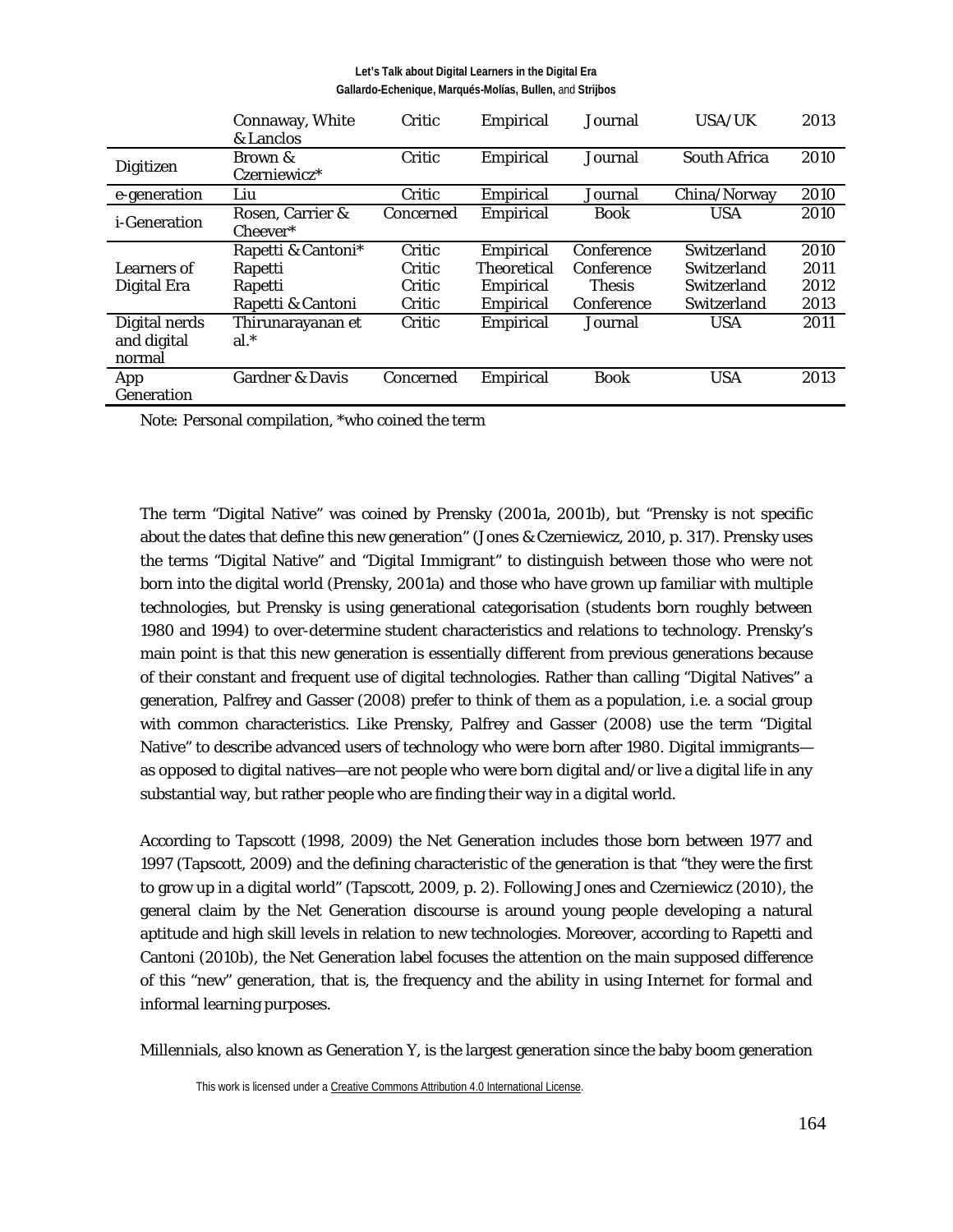(Howe & Strauss, 2000; Coomes & DeBard, 2004; Norum, 2008). Howe and Strauss (2000) refer to "Millennials" (students born between 1980 and 2000) as the first generation to have technology and the Internet from a very early age, and much of their activity involving peer-topeer communication and knowledge management is mediated by these technologies (Djamasbi, Siegel, & Tullis, 2010). However, Oblinger and Oblinger (2005) date the Millennials more narrowly as those born between the years 1982-1991. Howe and Strauss (2000) mention seven key characteristics of Millennials: special, sheltered, confident, conventional, team-oriented, achieving and pressured. Millennials are described as having a focus on social interaction and "connectedness", via instant messenger, cellular conversations or text messaging, with friends, family and colleagues, and preferring group-based approaches to study and social activities (McMahon & Pospisil, 2005; Pedró, 2006).

Each "enthusiast" author (see Table 2) also proposed his/her own list of characteristics that they believe best define this new student generation. Table 3 summarizes the major claims (characterizations/definitions) made about the "Digital Native" discourse.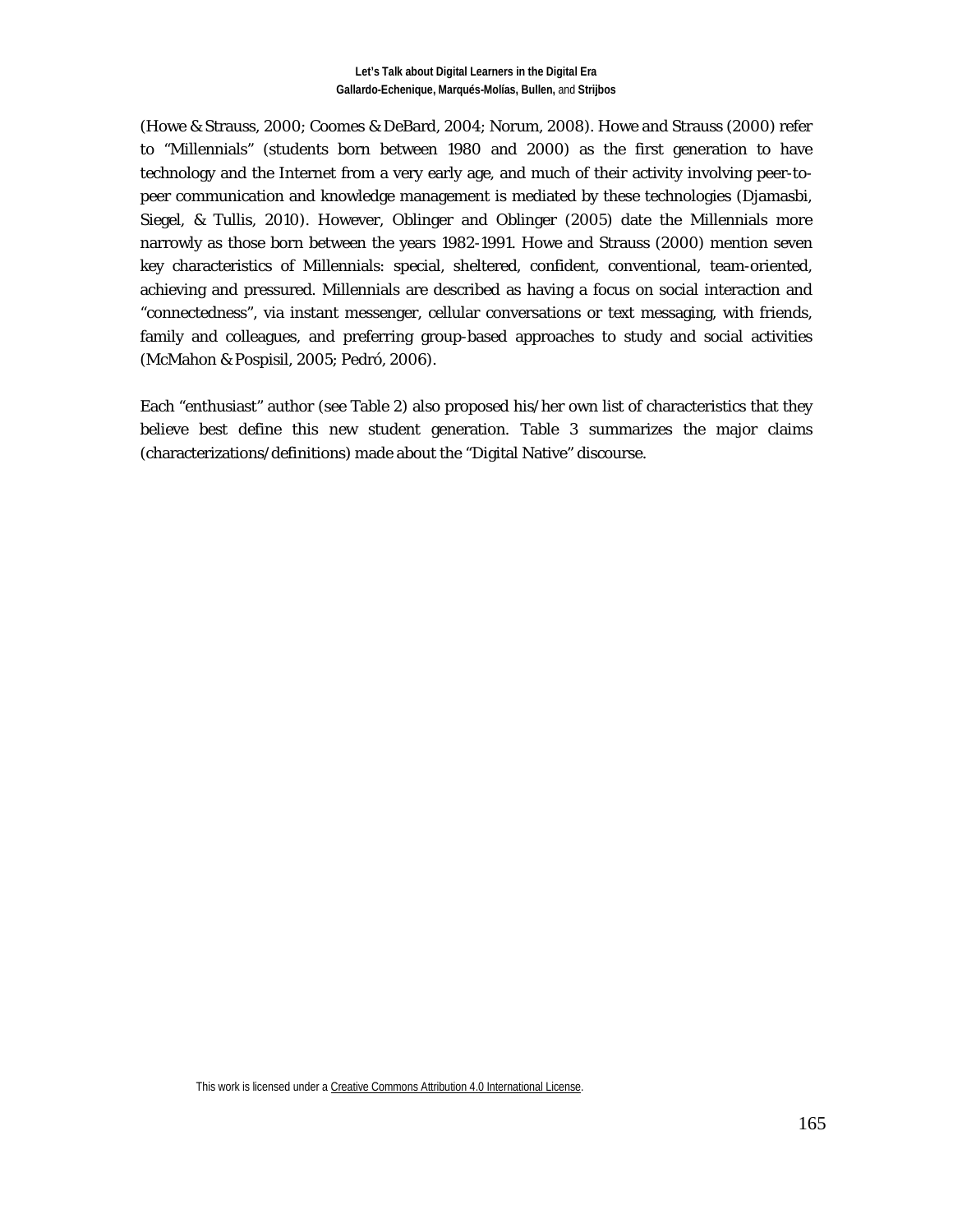#### Table 3

### *Key Claims about the "Digital Native" Discourse*

| Key claim                                        | Author                                           |
|--------------------------------------------------|--------------------------------------------------|
| Want to get along by being team-oriented and     | Downing, 2006; Howe & Strauss, 1991; 2000;       |
| have a desire to cooperate and be perceived as   | Lancaster & Stillman, 2002; Martin & Tulgan,     |
| being cooperative.                               | 2002, 2006; Oblinger, 2003; Oblinger & Hawkins,  |
|                                                  | 2005; Oblinger & Oblinger, 2005; Prensky, 2010;  |
|                                                  | Tapscott, 1998; 2009                             |
| Marked ability to multitask with a variety of    | Frand, 2000; Lancaster & Stillman, 2002; Gaston, |
| digital technologies.                            | 2006; Oblinger, 2003; Oblinger & Hawkins, 2005;  |
|                                                  | Prensky, 2001b; Rosen, 2010; Simoneaux &         |
|                                                  | Stroud, 2010; Tapscott, 1998; 2009; Zemke,       |
|                                                  | Raines & Filipczak, 2000                         |
| Need to acknowledge and to drive a digital       | Frand, 2000; Howe & Strauss, 1991; 2000;         |
| revolution by transforming society. Need to      | Oblinger, 2003; Oblinger & Hawkins, 2005;        |
| think in terms of transforming the educational   | Oblinger & Oblinger, 2005; Prensky, 2001a;       |
| experience.                                      | Tapscott, 1998; 2009                             |
| Seen as innately or inherently tech-savvy as     | Oblinger, 2003; Oblinger & Hawkins, 2005;        |
| opposed to older generations.                    | Oblinger & Oblinger, 2005; Prensky, 2010;        |
|                                                  | Tapscott, 1998; 2009                             |
| Need for achievement and detailed                | DeBard, 2004; Howe & Strauss, 2000; Martin &     |
| instructions/guidelines for assignments.         | Tulgan, 2002, 2006                               |
| Possess new learning styles or different ways of | Brown, 2000; Frand, 2000; Howe & Strauss, 1991;  |
| knowing and being.                               | 2000; Oblinger, 2003; Oblinger & Hawkins, 2005;  |
|                                                  | Oblinger & Oblinger, 2005; Prensky, 2001a        |
| Need for constant connectivity; being in touch   | Frand 2000; Oblinger & Oblinger, 2005; Prensky,  |
| with friends and family at any time and from     | 2001b, 2006; Rosen, 2010                         |
| any place.                                       |                                                  |
| Purported as native speakers of computers,       | Brown, 2002; Prensky, 2001a; Prensky, 2010       |
| video games, and the Internet.                   |                                                  |
| Preference for online/offline games and          | Downing, 2006; Frand, 2000; Oblinger, 2003;      |
| interactive simulations to serious work.         | Prensky, 2001a; Tapscott, 1998; 2009             |
| Marked preference for image over text based      | Prensky, 2001a, 2001b; Tapscott, 2009            |
| content.                                         |                                                  |
| Confident in the knowledge that they have in     | Downing, 2006; Howe & Strauss, 2000; Martin &    |
| their use of technologies. Optimistic about      | Tulgan, 2002, 2006; Taylor & Keeter, 2010        |
| their future.                                    |                                                  |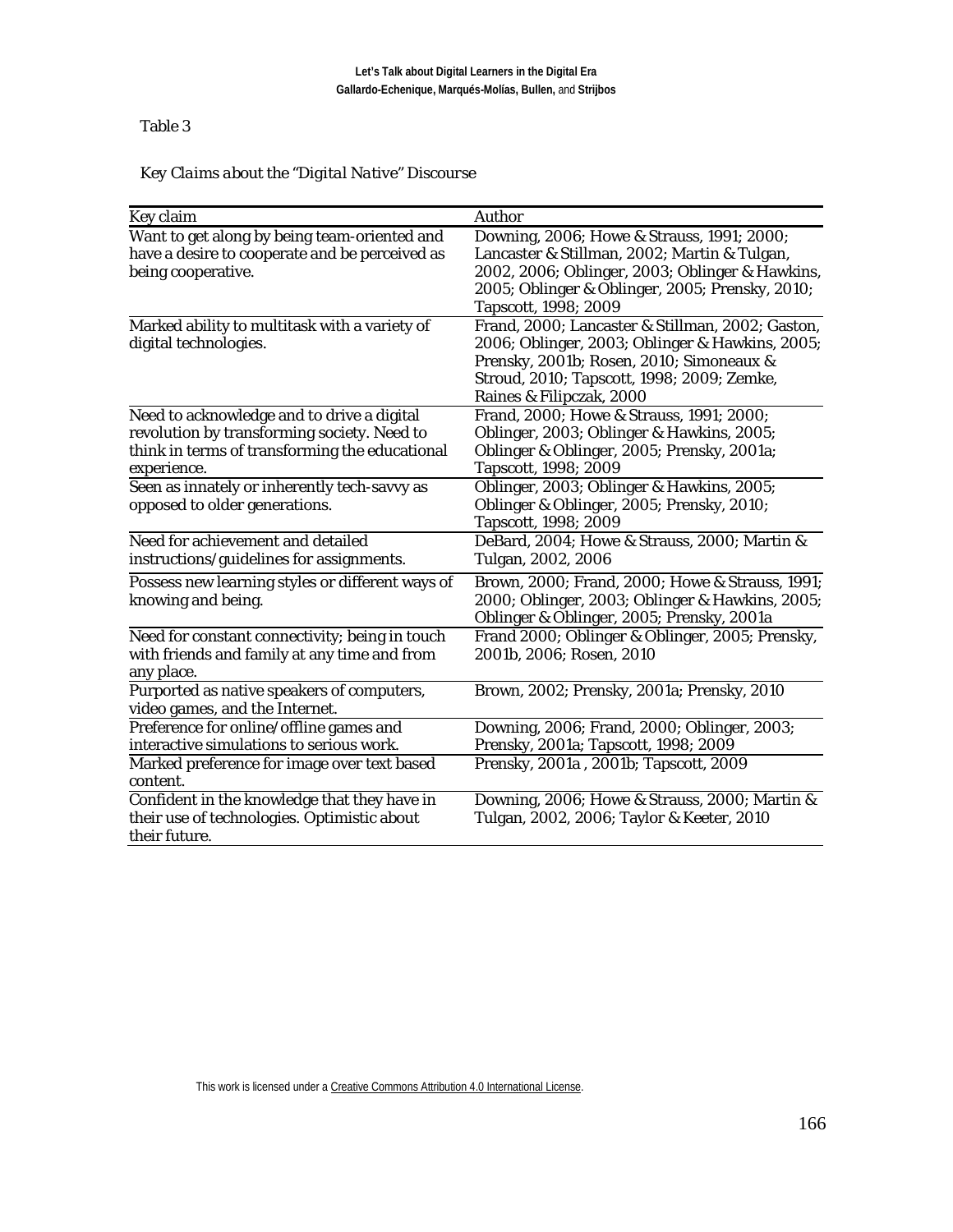### **Many Terms, Three Views**

Whatever the terminology, it is an accurate claim that today's students – in the developed world at least – have been exposed to a wide range of digital technologies which did not previously exist (Brown & Czerniewicz, 2010). The exposure to technology is a critical element in determining some of the characteristics attributed to these students. Common to the multitude and proliferation of similar and/or related concepts to describe these students, is that all of these concepts suggest somehow the idea of a digitalized/ technologized generation (Rapetti & Cantoni, 2010b). Moreover, the age boundary between the generations varies – given the source – from 1977 to 1984 and others from 1990 to 2000.

Furthermore, a variety of approaches have been used to research this issue: for example, (a) empirical-quantitative research, mainly via questionnaires; (b) collection of evidence from a given context followed by generalization (which could be considered an extension of the case-study method); (c) socio-historical analyses; and, (d) theoretical reflection, including pedagogical implications (Rapetti, 2011, 2012). To make sense of the many definitions and the growing body of research, Rapetti (2012) suggests three views to understand how authors perceive and define learners' use of ICT: enthusiasts, concerned ones, and critics (detailed descriptions are provided in Table 4).

Table 4

*Three Different Views of the Debate*

| <b>Enthusiasts</b>                                                                                                                                                                                             |
|----------------------------------------------------------------------------------------------------------------------------------------------------------------------------------------------------------------|
| These authors are firmly convinced that digital technologies contribute a specific set of skills to                                                                                                            |
| learners.                                                                                                                                                                                                      |
| Concerned ones                                                                                                                                                                                                 |
| These authors accept the idea of a digitalized generation of learners, but focus on the potential<br>dangerous effects, such as violence, dumbness, harassment, addiction, etc. (e.g., Bauerlein,<br>$2008$ ). |
| <b>Critics</b>                                                                                                                                                                                                 |
| These authors question the idea of characterizing the set of skills of the younger generation<br>simply as a function of ICTs' use criticize overgeneralizations, and request more in-denth                    |

ply as a tunction of ICTs' use, criticize overgeneralizations, and request more in-depth studies and localized analyses (e.g., Bullen et al., 2009).

*Note.* Adapted from "LoDE: Learners of Digital Era", by Rapetti, 2012, p. 144.

Given the large variety in (a) terms and concepts, (b) generational boundaries, and (c) views on learners' use of ICTs in education, the next section proposes "digital learner" as a unifying concept.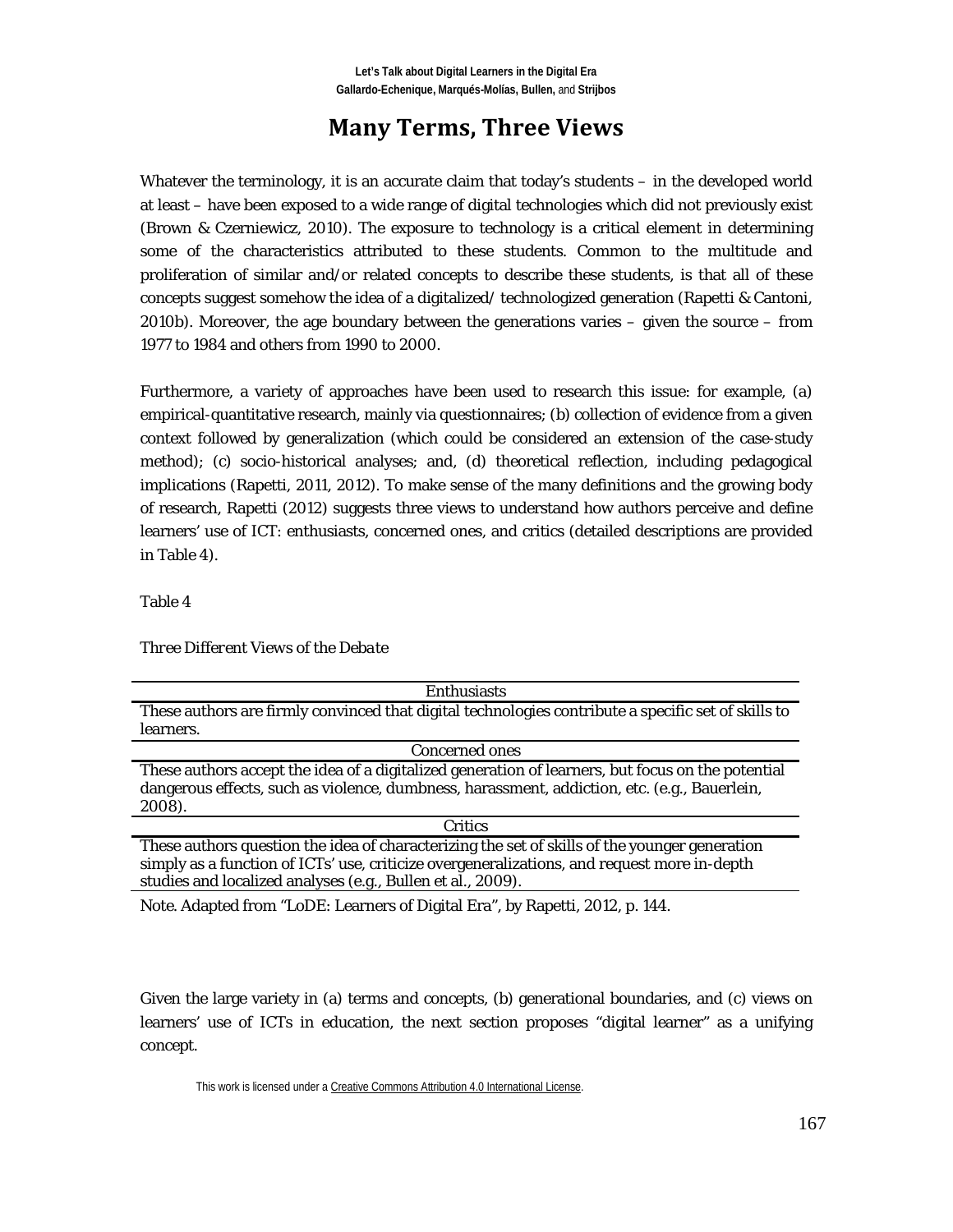## **Time for a Unifying Concept: A Critical View**

There is a growing body of academic research that questions the validity of the generational assumption included in the digital native concept: "Contrary to the argument put forward by proponents of the digital native concept, generation alone does not adequately define if someone is a digital native or not" (Helsper & Eynon, 2010, p. 515). Research conducted in Switzerland concludes that it is unrealistic to attribute behaviors and characteristics by simplistically basing them on generational "virtues" (Rapetti & Cantoni, 2010a). Through the analysis of a nationally representative survey in the UK, Helsper and Eynon (2010) conclude that their analysis does not support the view that there are unbridgeable differences between those who can be classified as digital natives or digital immigrants based on when they were born. A research project by Rapetti and Marshall (2010) at the University of the West Indies concluded that the quantitative and qualitative data do not reveal the expected enthusiastic appreciation, that is, "the age factor has a discrete impact on certain aspects (e.g., the familiarity with the new digital devices), but cannot be considered as the variable explaining how current learners face ICTs" (p. 78). According to Brown and Czerniewicsz (2010) age is not a determining factor in the digital lives of South African higher education students. They also demonstrate that (a) the notion of a generation of "Digital Natives" is inaccurate, that is, being a "Digital Native" was not about age but about experience, access and opportunity (Brown & Czerniewicz, 2010; Czerniewicz & Brown, 2010) and (b) the term could only be applied to a small and elite group of students (Czerniewicz & Brown, 2010).

To Kennedy et al. (2008), arguments about digital natives also warrant closer examination: "These arguments are predicated on a general assumption that students coming into universities have had a comparatively universal and uniform digital upbringing" (p. 109). Their study highlights the lack of homogeneity in the incoming first year Australian university students' population with regard to technology. They found that undergraduates were highly proficient at using digital technologies, but when one moved beyond *entrenched technologies and tools* (e.g., computers, mobile phones, email), "the proficiency and confidence in a range of other technologies that are commonly used in schools show considerable variation" (Kennedy et al., 2008, p. 117).

Despite perpetuating the digital native rhetoric in their book, "Born digital: Understanding the first generation of digital natives", Palfrey and colleagues consider "digital native" an "awkward term" (Palfrey, Gasser, Simun, & Barnes, 2009), however, they embrace it "because of its cultural resonance with the parents, teachers, and policymakers" (Palfrey et al., 2009, p. 83). Brown and Czerniewicz (2010) find the concept of the "Digital Native" especially problematic, both empirically and conceptually, and even likely to be offensive as a term. They argue that this term establishes a binary opposition between those who are "natives" and those who are not, the socalled "digital immigrants", and "This polarization makes the concept less flexible and more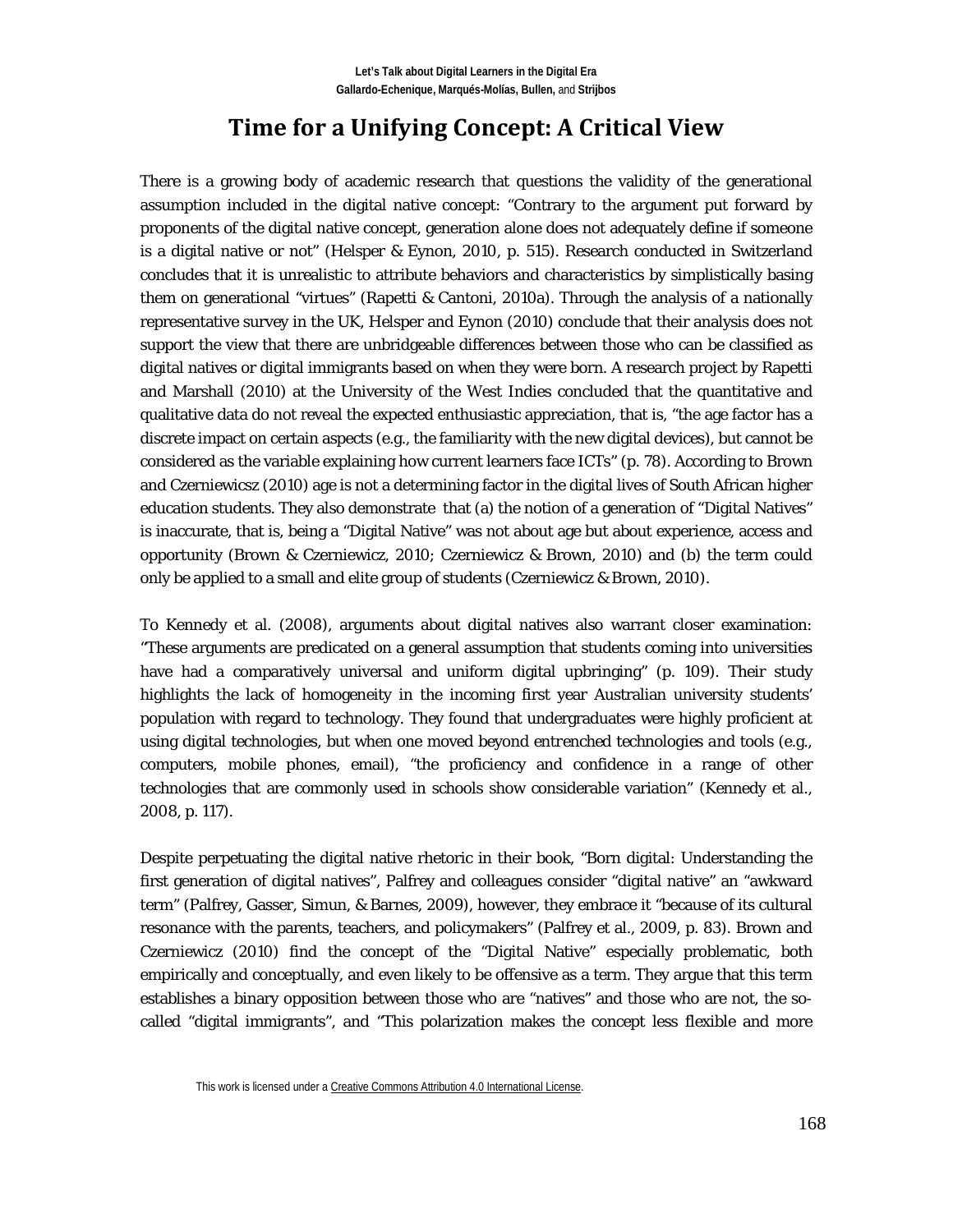determinist in that it implies that if a person falls into one category, they cannot exhibit characteristics of the other category" (Brown & Czerniewicz, 2010, p. 357).

Salajan, Schönwetter and Cleghorn (2010) analysed the digital native–digital immigrant dichotomy via a small-scale study at the University of Toronto and conclude that this duality is somewhat problematic, arbitrary and misleading. Their results suggest that there are age-related differences in how the so-called digital natives and digital immigrants interface with digital technologies, but these differences are minimal, with no universal applicability (Salajan et al., 2010). Moreover, even Prensky who coined the term "digital natives and digital immigrants", has suggested this distinction may no longer be relevant and now talks instead about digital wisdom (Prensky, 2009) and highlights the necessity of cultivating digital wisdom for the profit of enhancing natural human intellectual capacities through digital technology (Prensky, 2011). In his defence, Prensky (2011) also mentioned that many people have been interpreting "very literally – rather than *metaphorically* – what a 'Digital Native' was" (p. 29).

Nicholas, Rowlands, and Huntington (2007) investigated how British school children (age between 11 and 15) used Internet search engines and found their search skills to be much less advanced than educators tend to think. Moreover, other researchers found that the characterization of young people as "Digital Natives" hides many contradictions within and between their individual experiences (Luckin, Clark, Logan, Graber, Oliver, & Mee, 2009; Littlejohn & Margaryan, 2010; Littlejohn, Beetham, & McGill, 2012).

In the literature students are sometimes assumed to feel empowered with respect to learning because of their familiarity with and access to ICT (Kolikant, 2010). However, this topic has generated controversy. On the one hand, some argue that "Digital Natives" are sophisticated users of new technologies who critically analyse the information they access online (Frand, 2000; Levin & Arafeh, 2002; Gaston, 2006). According to Virkus (2008) these new students are: better at taking in information, making decisions quickly, multi-tasking, parallel processing and thinking graphically rather than textually; assume connectivity and see the world through the lens of games and play; have a diversity of experiences and needs, and they are expecting instant responses and feedback; and, are goal and achievement oriented. On the other hand, most of the academic research on this topic (Kennedy et al., 2008; Bennett et al., 2008; Brown & Czerniewicz, 2010; Li & Ranieri, 2010) shows that "Digital Natives", in fact, appear to have a superficial understanding of the new technologies, use the new technologies for very limited and specific purposes, and have superficial information-seeking and analysis skills. In recent years, empirical research into Net Generation students' use of, and preferences for, technologies in higher education revealed that "while most students regularly use established technologies such as email and Web searching, only a small subset of students use more advanced or newer tools and technologies" (Kennedy et al., 2010, p. 333).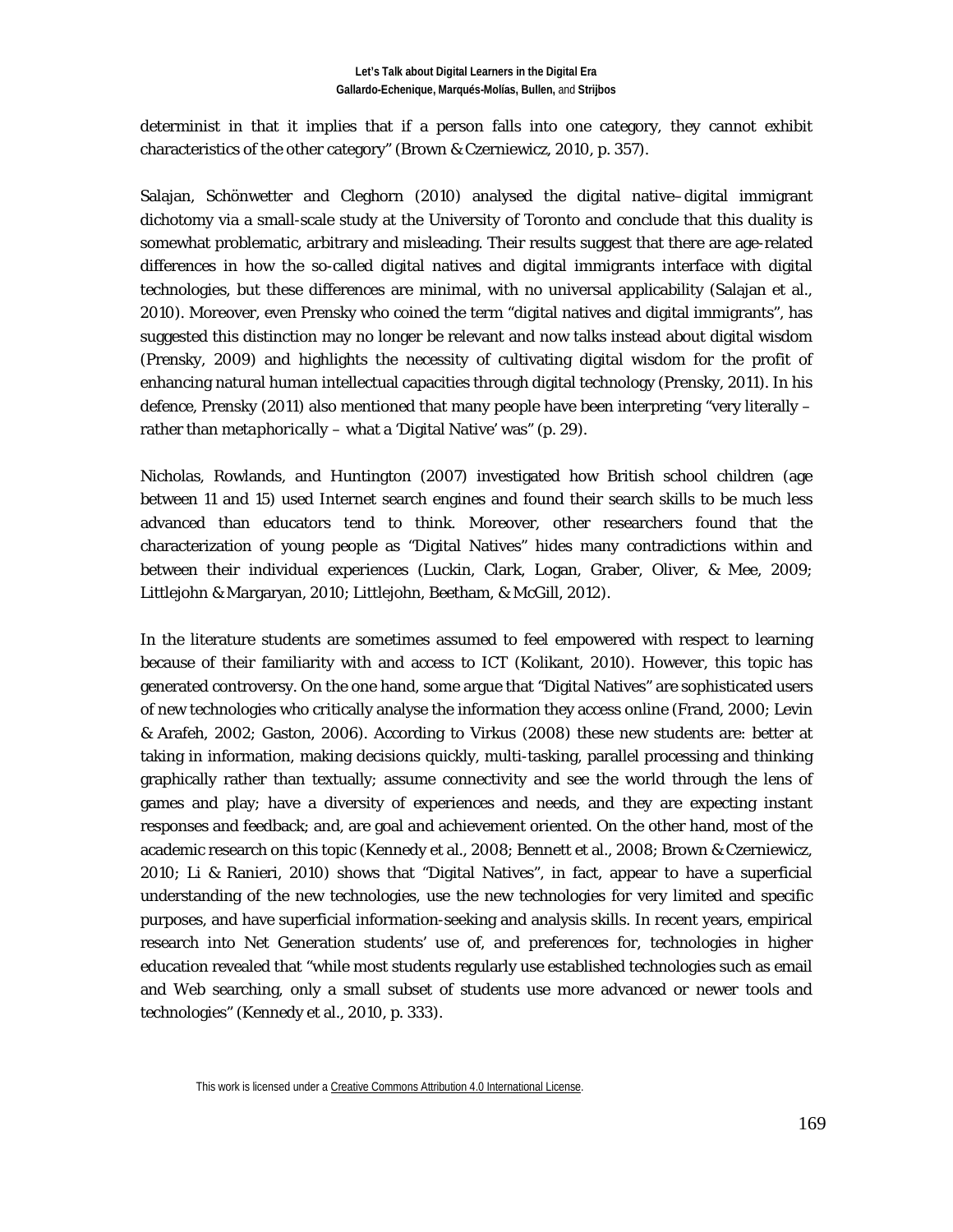A more extensive empirical study (Kennedy et al. 2007; Kennedy et al. 2008), conducted in 2006 with more than 2,000 incoming first year Australian university students, compared digital natives and immigrants with regard to technology use. The study examined what tools were used and how frequently. This research showed there is no fundamental difference between digital natives and immigrants and suggested that the digital native characteristics can be found only among a minority of students. Another study among first-year students across seven faculties of an Australian university, also demonstrated that there is enough diversity in ability, access and use of technology by the students to suggest that a technological homogenous group of students cannot be assumed (Corrin, Lockyer, & Bennett, 2010). A meta-analysis of learners' experiences of e-learning by Sharpe (2010) revealed that we should not make assumptions about learners' digital competencies and literacies when they enter higher education. A similar observation was made by Margaryan, Littlejohn and Vojt (2011, p. 439) from a recent study conducted in two UK universities, who suggest that "decisions surrounding the use of technologies for learning should not only be based around students' preferences and current practices, but on a deep understanding of what the educational value of these technologies is and how they improve the process and the outcomes of learning". Salomon (2000) eloquently summarized this in his call to "let technology show us what can be done, and let educational considerations determine what will be done" (If it ain't technology, what is it then?, para. 5).

Research exploring new generation learners and their relationship to technology has also been undertaken outside of the advanced industrial countries (Jones et al., 2010). A survey conducted in 2007 of 3,533 students regarding ICT use in six higher education institutions in five South African provinces, revealed that new technologies are infrequently used despite the hype associated with Web 2.0 technologies (Brown & Czerniewicz, 2008). Moreover, Brown and Czerniewicz (2008) concluded that these findings were similar to findings in the UK and US. Another study conducted in 2009 of 292 first year students at two South African universities about their access to and use of technology revealed that the students (a) did not appear not to use such technologies, and (b) were not even interested in using them in their studies with the exception of tasks involving the mobile phone (Thinyane, 2010) – which clearly points to differences between students' experiences and use of ICTs in developed and developing countries (Thinyane, 2010).

Despite the widespread acceptance of the concept of the "Digital Native", the key claims of this discourse are not based on empirical research. In fact, in the paper "Digital natives, digital immigrants" in which Prensky (2001a, 2001b) proposes these terms, he does not cite any systematic and methodologically sound empirical research to support his ideas. Instead, the key claims are based on popular and quasi-academic literature and tend to be informed by anecdotal research and proprietary research funded by and conducted for private business (Bullen, Morgan, & Qayyum, 2011; Bullen & Morgan, 2011). The studies by Bullen and colleagues suggest that there are no meaningful differences between net generation and non-net generation students at a postsecondary institution in Western Canada in terms of their use of technology, or in their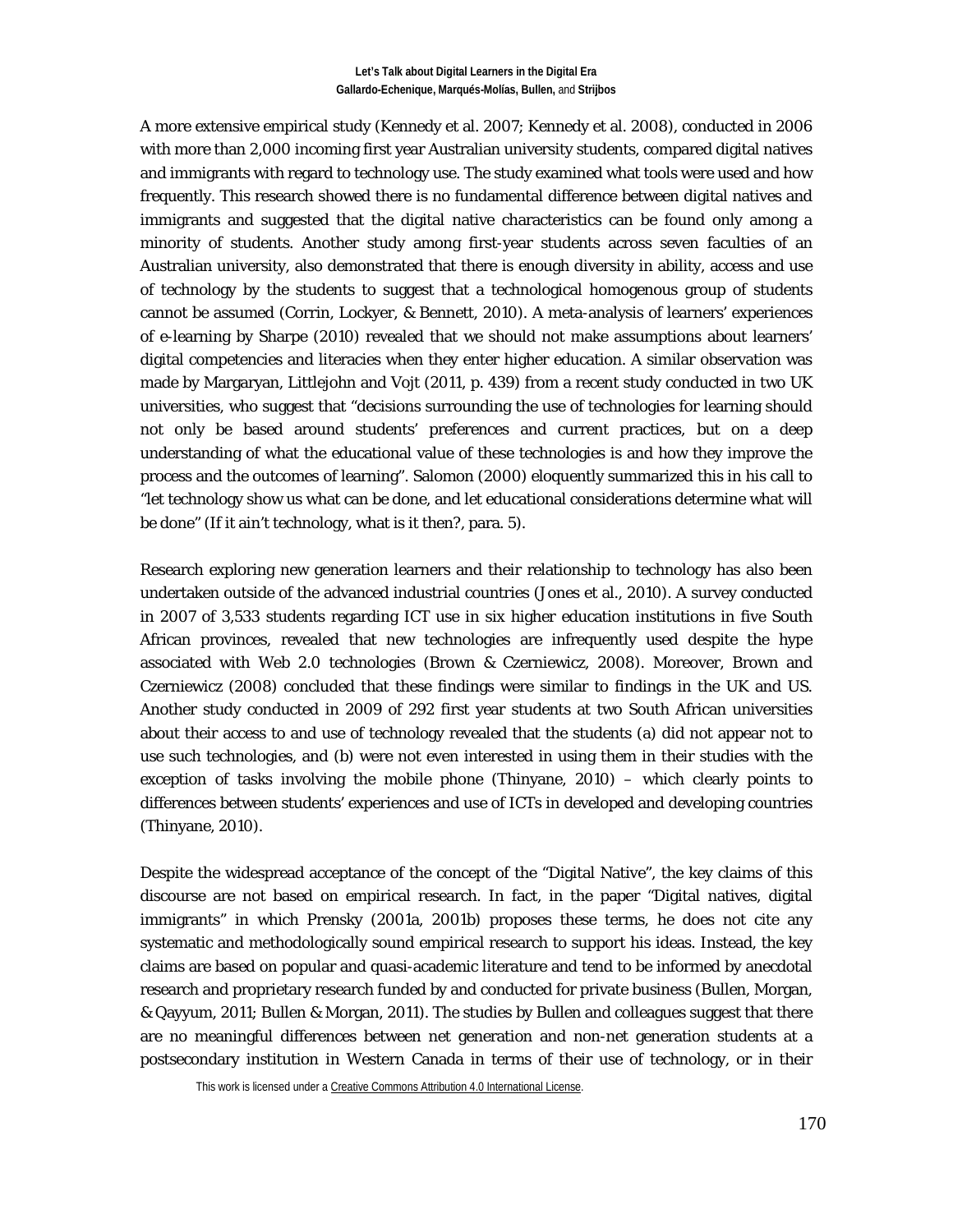behavioural characteristics and learning preferences. The findings show that today's learners, regardless of age, are on a continuum of technological access, skill, use and comfort. They have differing views about the integration of social and academic uses and are not generally challenging the dominant academic paradigm (Bullen & Morgan, 2011). In sum, there is little evidence "to support a claim that digital literacy, connectedness, a need for immediacy, and a preference for experiential learner were characteristics of a particular generation of learners" (Bullen et al., 2009, p. 10).

### **Digital Learners, Not Digital Natives**

Bennett and Maton (2010) also refute the notion of the "Digital Native" because of its widespread popularity on the basis of claims rather than evidence and highlight the complexities of young people's technology experiences. To Thirunarayanan et al. (2011), the idea that there are digital natives and digital immigrants is yet to be proven by research. Findings of their study carried out with two freshmen year classes in a large, public, urban university, reveal that some of the assumptions made by Prensky (2001a; 2001b) are definitely not valid. For example, Prensky (2001a, p. 1) states: "Our students today are all 'native speakers' of the digital language of computers, video games and the Internet", but the data from the Thirunarayanan et al. (2011) study does not support such enthusiasm or optimism and also suggests that not all students use all the digital tools available for study and/or in society.

Bullen and colleagues, who supported the term "digital learner" early on, reviewed the research on "Digital Natives" conducted in six different countries and at a range of different institutions, and concluded that there is no empirical basis for the notion of digital native. They argue that it is a social and not a generational issue and that the implications for education are far from clear (Bullen, Morgan, Belfer, & Qayyum, 2008; Bullen & Morgan, 2011; Bullen, Morgan, & Qayyum, 2011). The assumption that students – born roughly between 1980 and 1994 – have natural digital skills, is not commonly-accepted. Generalizations based on "generational differences" are not useful for discussions concerning teaching and learning. How learners use digital technologies is a complex issue that goes much deeper than age. We also need to take into account young people with less skills in the use of technologies, the conditions of access and use of information, the neglect of the impact of contextual, economic, political, social, historical and cultural factors that increase the so-called "digital gap" between those who have access to the information and those who do not. Factors such as gender, education, experience, social inclusion and exclusion, culture, institutional context, subject discipline, learning design, and the socio-economic background of students are far more important and researchers have only recently begun to examine them (Kennedy et al., 2010; Margaryan et al., 2011). Hence, "It is time to put the digital natives discourse to rest and focus on digital learners" (Bullen & Morgan, 2011, p. 66).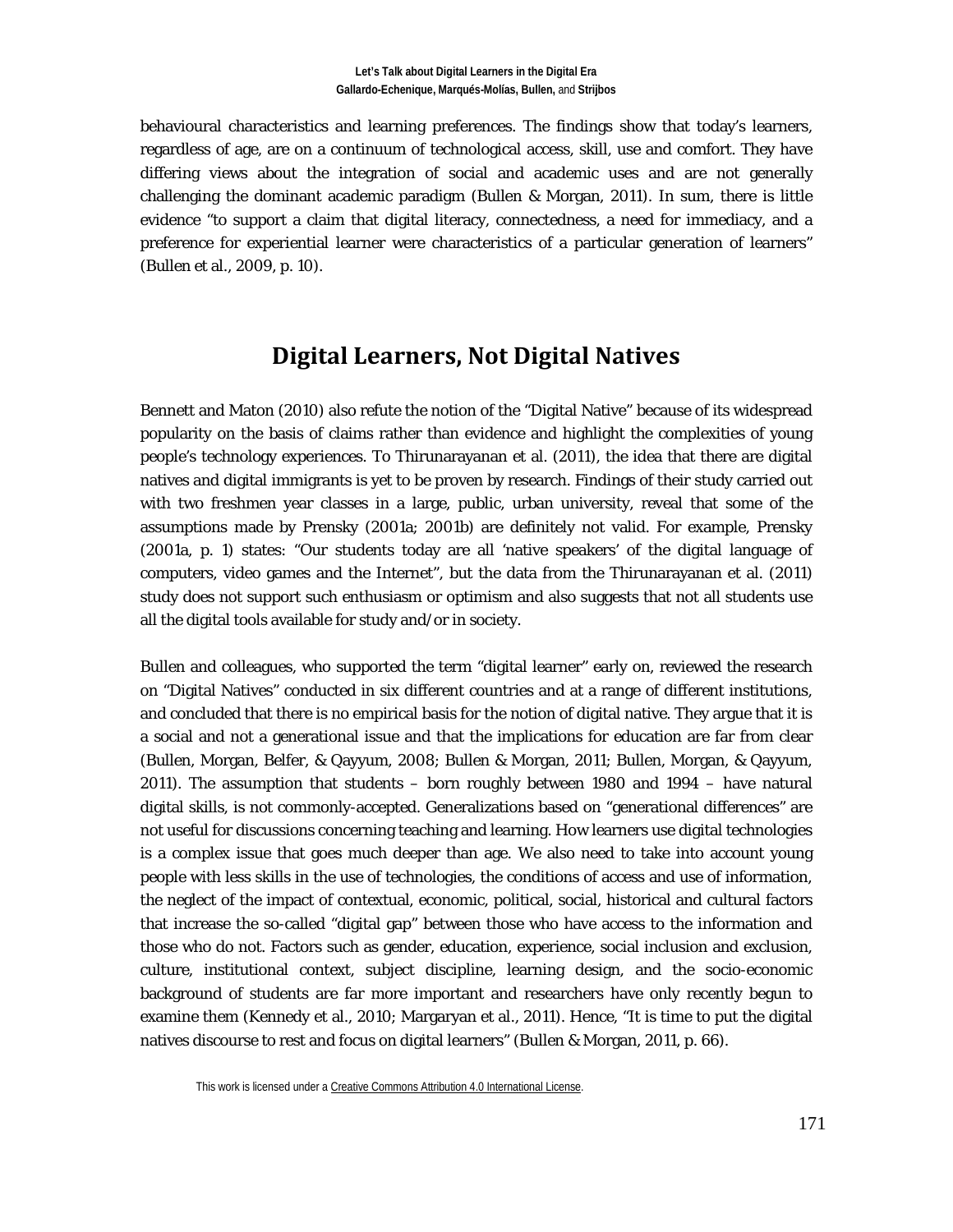According to Rapetti (2012, p. 39), the expression digital learners "is meant to refer generically (and synthetically) to all those labels (Digital Natives, Generation Y, Net Generation, etc.) assuming that the current generation of learners has been so deeply affected by ICTs to the extent we must consider them as 'digital'". In addition, Rapetti and Cantoni (2010b) coined a new term "Learners of Digital Era" (LoDE) and suggest that age is not the sole factor to be considered. The LoDE perspective is summarized by the following four facets (Rapetti & Cantoni, 2010b, p. 5):

- The focus is on persons, so the first word refers to them.
- The perspective is anthropological-pedagogical, so the chosen word is "learning".
- Not only young people learn through ICTs in the Knowledge Society.
- The lesson learnt from the "Digital Natives" label: the pervasion of digital technologies in everyday life has a great impact on learning experiences, but we should refuse to apply the "digital" adjective to people and imply generational divides.

We do not think that there is very much difference between LoDE and digital learner. Like us, Rapetti and Cantoni (2010b) reject terms that are based on age or generation and we think their term is just a different way of making the same point. Yet, we find the term "digital learner" simpler because: (a) it offers a more global vision of the 21st century student in the digital age (i.e., not assuming that learners can use digital technologies by default and automatically want to study with digital tools; to focus on how to apply/ implement digital tools that assist learners with their learning); (b) it is more readily suited/usable in practice; and, (c) it is substantially enriched by the misunderstandings, myths and fallacies highlighted by all the critical views. Table 5 summarizes the characteristics of the "digital learner" proposal as a unifying concept.

#### Table 5

*Digital Learner proposal*

Digital Learner

a) focuses on "learners" rather than "persons", who should realize the possibilities and potentials of digital technologies in their environments and recognize the value of technology and the opportunity it presents the learner in his/her daily life,

b) argues that learners are not merely users or consumers of technology,

c) highlights the complexities of learner's technology experiences,

d) rejects the generational boundary and any chronological generations that exclude other types of actors who share similar practices (accept all learners),

e) does not assume any pre-defined learner characteristics, and

f) adopts a socio-cultural, anthropological, communicational and pedagogical approach from the learners' perspective.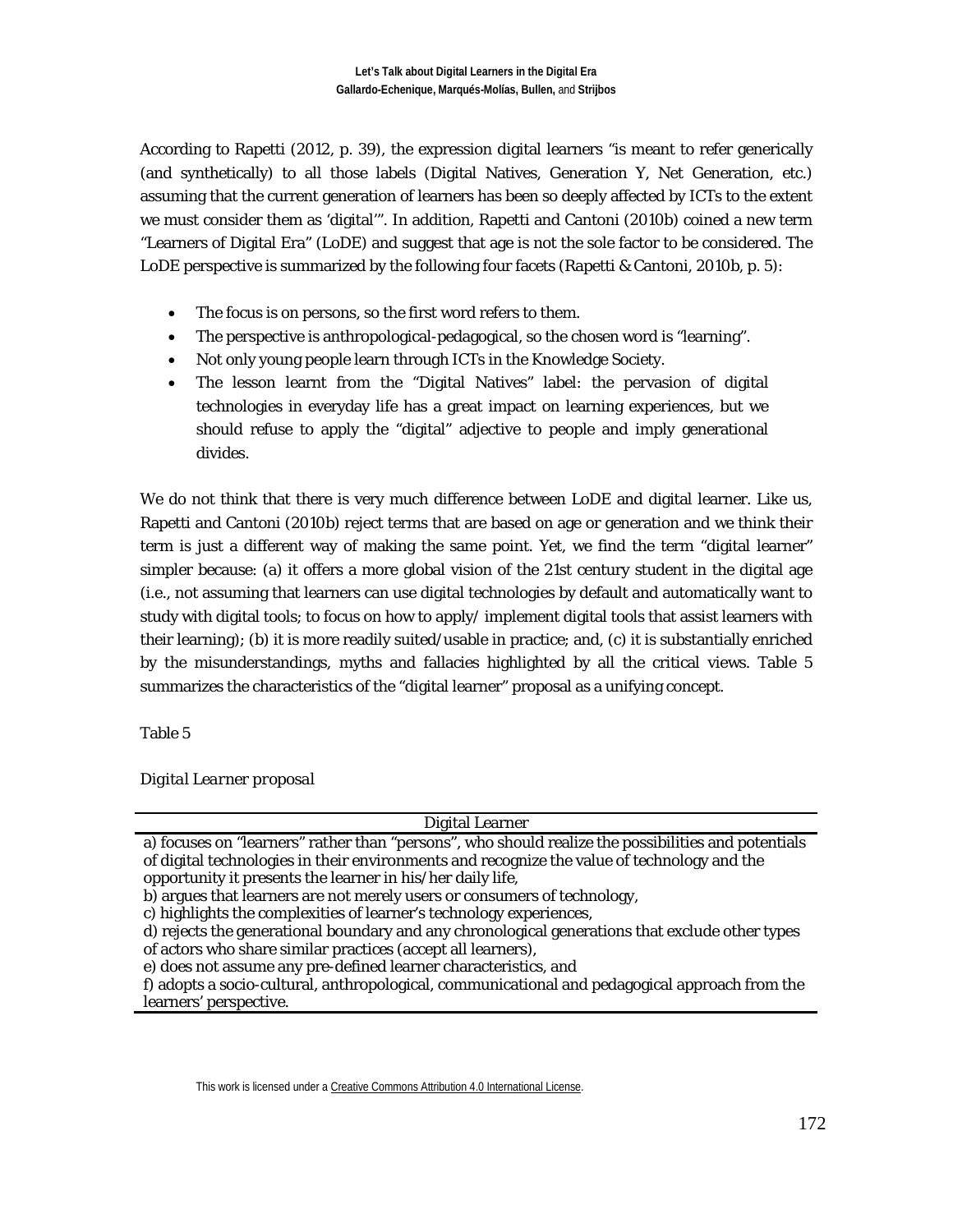## **Implications for Practice and Policy**

One major implication that may be inferred from this study is that the multitude of terms used, and ensuing conceptual confusion, resulted in an unfocused and unproductive debate. The use of a unifying concept (without people continuously suggesting new terms that are hyped) will streamline and lead to a hopefully more focused and productive discussion. It is more fruitful to discuss what the needs are of digital learners, how staff can respond to those needs and what they need to know to be able to do so, and how technologies can be designed that are responsive to the needs of the digital learner. We are convinced that it is important to bring together academics, policy makers and practitioners from many different backgrounds in order to consider the contexts and consequences of use of digital technologies for digital learners. The so called "Digital Natives" perspective seems to be inappropriate or insufficient to describe the population of current learners, because some features of the widespread expression "Digital Natives" and many associated assumptions have been demystified (Rapetti & Marshall, 2010; Rapetti & Cantoni, 2010a). There is no absolute definition of digital native: it will vary among individuals, societies, regions and nations, and also over time. Generalizations based on "generational differences" are not useful for discussions concerning teaching and learning. To understand the implications for those who learn, we must develop a comprehensive understanding of how learners use digital technologies, focus on the implications of being a learner in a digital era and try to develop a comprehensive understanding of the issues that take into account factors such as age, gender, education, experience, social inclusion and exclusion, culture, institutional context, subject discipline, learning design, and socio-economic background.

### **Conclusions and Recommendations**

Our integrative review of the literature demonstrated an extensive theoretical and terminological diversity related to the notion of the "Digital Native". Over the years a variety of terms have been proposed as well as a multiplicity of definitions: some similar, others quite different and many of them redundant. For that reason, we propose to unify these concepts under the term "digital learners". In our view the term *digital learner* is the most useful term, because it offers a more global vision of the 21st century student.

Moreover, while research around learners in the digital era is just beginning and may need more critical examination – and the body of theoretical literature in education that explores concepts and characteristics around learners in the digital era is still growing – it is critical that we move beyond the superficial dichotomy of "natives" and "immigrants", focus on the implications of being a learner in a digital era, and "try to develop a comprehensive understanding of the issues

This work is licensed under [a Creative Commons Attribution 4.0 International License.](http://creativecommons.org/licenses/by/4.0/)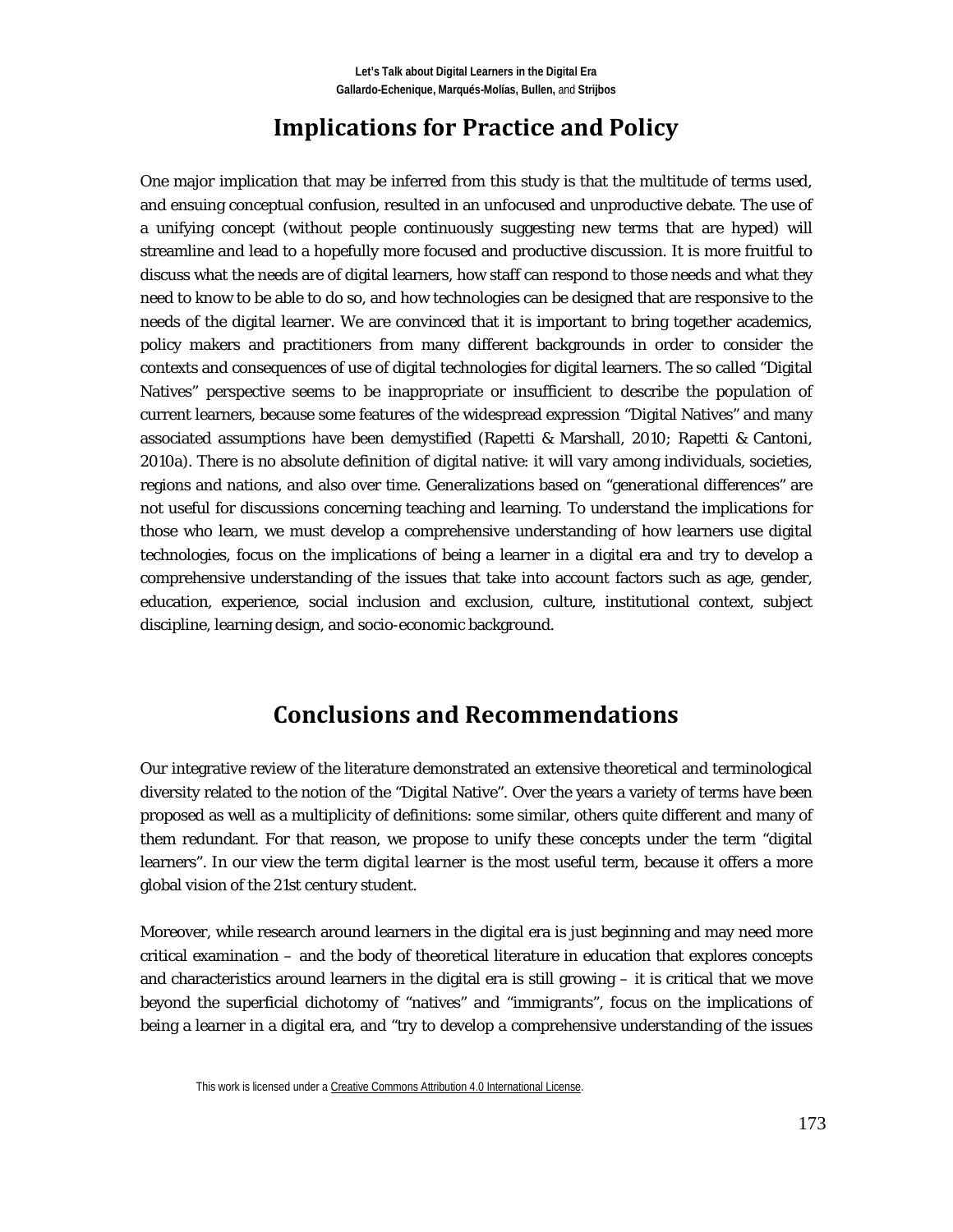that take into account the diversity of cultural and institutional contexts" (Bullen & Morgan, 2011, p. 63).

Despite the general belief that "Digital Natives" show greater willingness and ability to use technology, the analysis of the literature demonstrates a clear mismatch between the confidence with which claims are made and the evidence for such claims (Bennett, Maton, & Kervin, 2008). In that regard, two findings can be drawn from this review. First, there is no commonly-accepted definition of digital native: it varies among individuals, societies, regions and nations, and also over time. Second, there are a number of variables other than age that may help us understand the nature of students' use of digital technologies. Moreover, research does not support the view that digital natives are  $-$  by default  $-$  digitally competent and that these skills transfer to the academic environment. In fact, there is no evidence that they want to use these technologies for academic purposes. Despite their digital confidence and digital skills, their digital competence – the ability to assess and learn from resources – may be much lower than those of their teachers. Thus, "while we can now say with certainty that generation is not relevant" (Bullen & Morgan, 2011, p. 63), it is necessary to consider other variables besides age that can help us understand the nature of the use of digital technologies by students.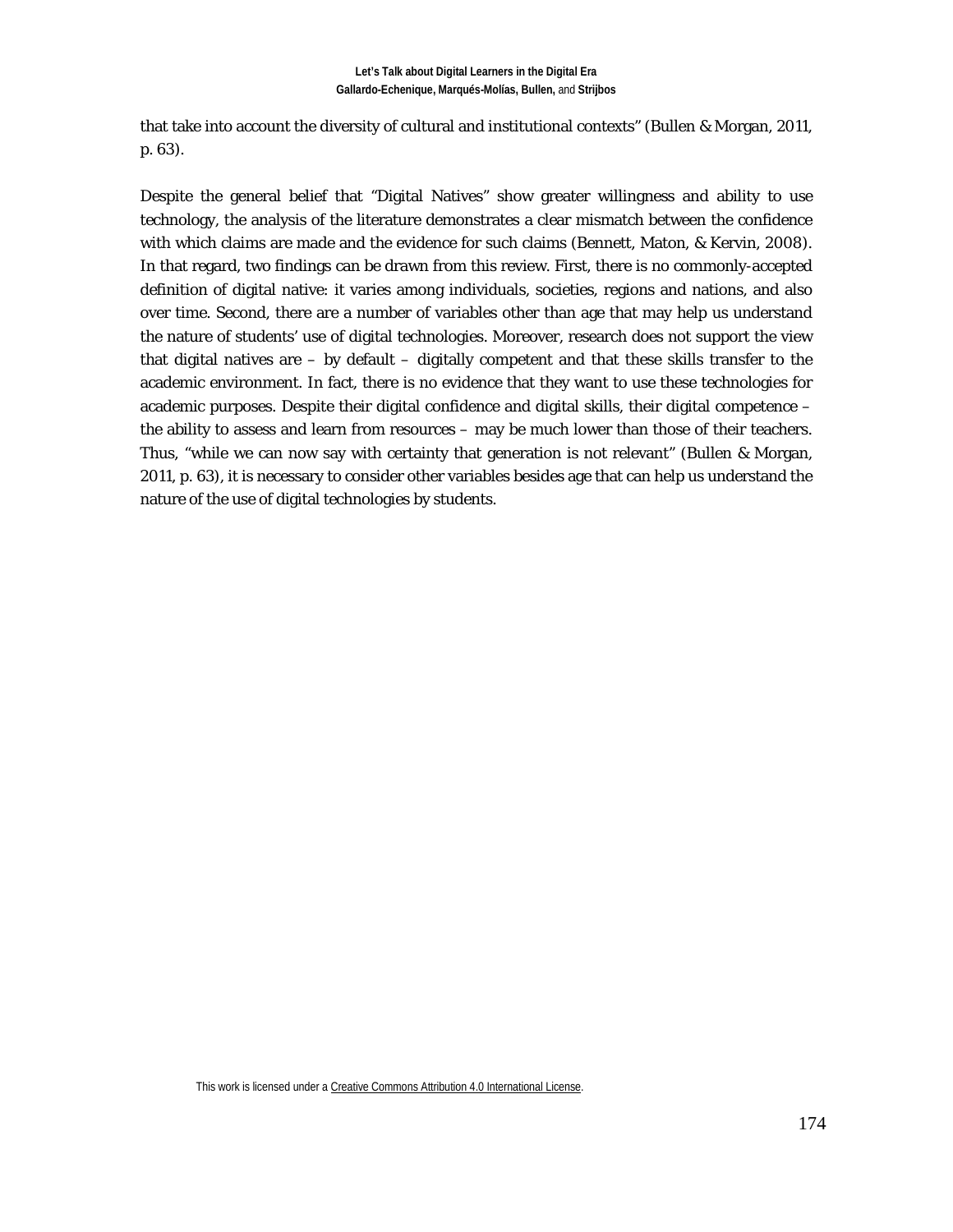### **References**

\*References marked with an asterisk indicate the articles used in the review.

- Akkerman, S., Admiraal, W., Brekelmans, M., & Oost, H. (2008). Auditing quality of research in social sciences. *Quality & Quality*, *42*, 257-274. doi:10.1007/s11135-006-9044-4
- \*Bajt, S. K. (2011). Web 2.0 technologies: Applications for community colleges. *New Directions for Community Colleges, 2011*(154), 53-62. doi:10.1002/cc.446
- \*Bauerlein, M. (2008). *The dumbest generation: How the digital age stupefies young Americans and jeopardizes our future (or, don't trust anyone under 30)*. New York: Tarcher/Penguin.
- \*Bennett, S., & Maton, K. (2010). Beyond the 'digital natives' debate: Towards a more nuanced understanding of students' technology experiences. *Journal of Computer Assisted Learning*, *26*(5), 321-331. doi:10.1111/j.1365-2729.2010.00360.x
- \*Bennett, S., Maton, K., & Kervin, L. (2008). The 'digital natives' debate: A critical review of the evidence. *British Journal of Educational Technology*, *39(*5), 775–786. doi:10.1111/j.1467- 8535.2007.00793.x
- \*Downing, K. (2006). Next generation: What leaders need to know about the Millennials. *Leadership in Action*, *26*(3), 3–6. doi:10.1002/lia.1161
- \*Brabazon, T. (2007). *The university of Google: Education in the (post) information age*. Aldershot, Hampshire, England: Ashgate.
- Braun, V., & Clarke, V. (2006). Using thematic analysis in psychology. *Qualitative Research in Psychology*, *3*(2), 77-101. doi:10.1191/1478088706qp063oa
- \*Brown, C., & Czerniewicz, L. (2008). Trends in student use of ICTs in higher education in South Africa. In P. A. van Brakel (Ed.), *Proceedings of the 10th annual conference of world wide web applications*. Cape Town, South Africa: Cape Peninsula University of Technology.
- \*Brown, C., & Czerniewicz, L. (2010). Debunking the 'digital natives': Beyond digital apartheid, towards digital democracy. *Journal of Computer Assisted Learning*, *26*(5), 357-369. doi:10.1111/j.1365-2729.2010.00369.x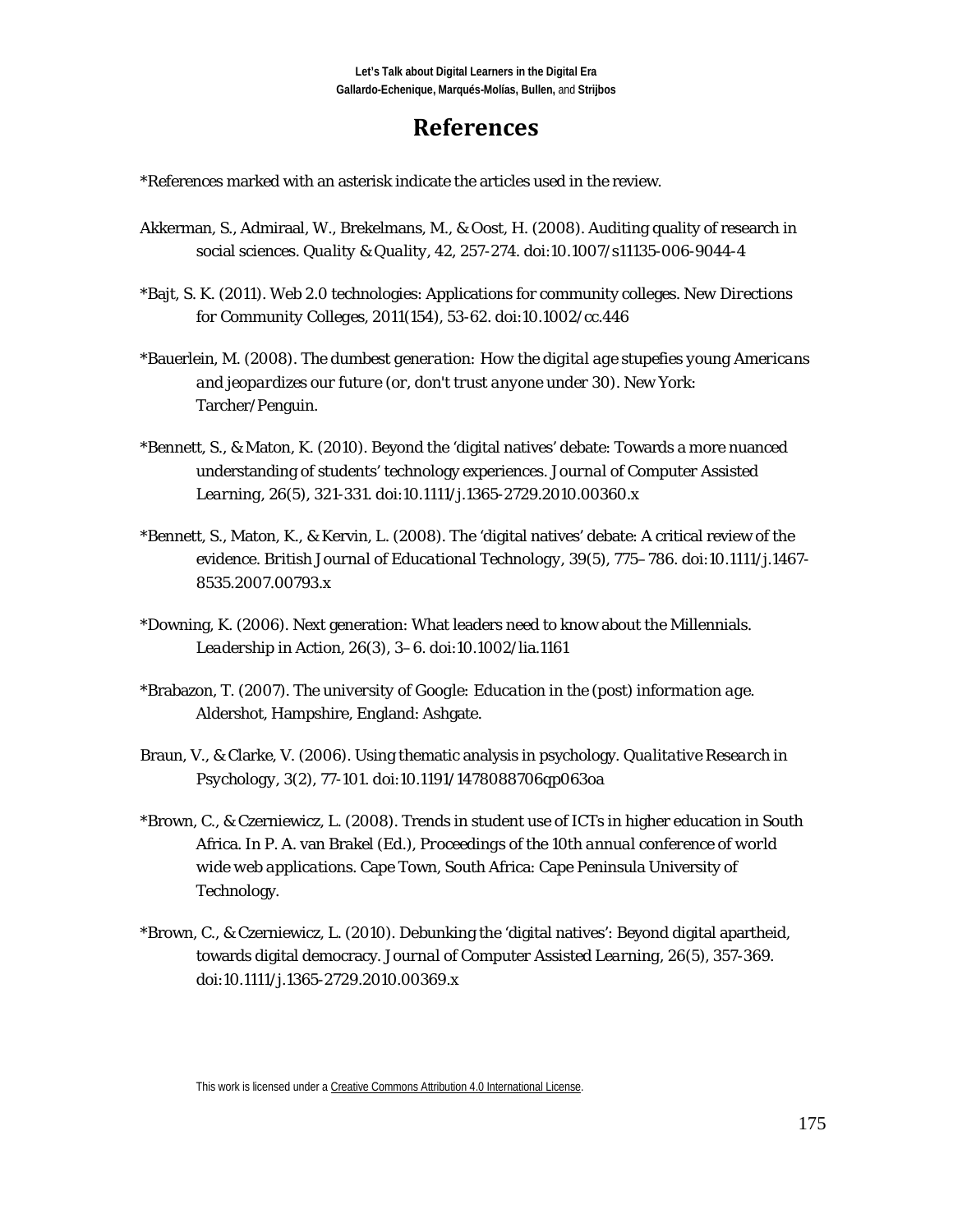- \*Brown, J. S. (2000). Growing up digital: How the web changes work, education, and the ways people learn. *Change: The Magazine of Higher Learning*, *32*(2), 11-20. doi:10.1080/00091380009601719
- \*Bullen, M., Belfer, K., Morgan, T., & Qayyum, A. (2009). The net generation in higher education: Rhetoric and reality. *International Journal of Excellence in E-Learning*, *2*(1), 1-13.
- \*Bullen, M., & Morgan, T. (2011). Digital learners not digital natives. *La Cuestión Universitaria*, 7, 60-68.
- \*Bullen, M., Morgan, T., Belfer, K., & Qayyum, A. (2008). *The digital learner at BCIT and implications for an e-strategy*. Paper presented at 2008 Research workshop of the European distance education network (EDEN) "Researching and promoting access to education and training: The role of distance education and e-learning in technologyenhanced environments", Paris, France.
- \*Bullen, M., Morgan, T., & Qayyum, A. (2011). Digital learners in higher education: Generation is not the issue. *Canadian Journal of Learning and Technology*, *37*(1), 1-24.
- \*Cameron, D. (2005). The Net Generation goes to university? In S. M. Stockwell & B. Isakhan (Eds.), *Proceedings of the 2005 Journalism Education Conference*. Gold Coast, Queensland, AU: Griffith University, School of Arts.
- \*Cantoni, L., & Tardini, S. (2010). Generation Y, digital learners, and other dangerous things [Special issue]. *QWERTY - Interdisciplinary Journal of Technology, Culture and Education*, *5*(2), 11–25.
- \*Carlson, S. (2005). The net generation goes to college. *Chronicle of Higher Education*, *52*(7), A34.
- \*Carstens, A., & Beck, J. (2005). Get ready for the gamer generation. *TechTrends: Linking Research & Practice to Improve Learning*, *49*(3), 22-25. doi:10.1007/BF02763643
- \*Czerniewicz, L., & Brown, C. (2010). Born into the Digital Age in the south of Africa: The reconfiguration of the "digital citizen." In L. Dirckinck-Holmfeld, V. Hodgson, C. Jones, M. de Laat, D. McConnell, & T. Ryberg (Eds.), *Proceedings of the 7th International Conference on Networked Learning 2010* (pp. 859–865). Aalborg, Denmark: Aalborg University.
- Cohen, L., Manion, L., & Morrison, K. (2007). *Research methods in education* (6th ed.). London/New York: Routledge.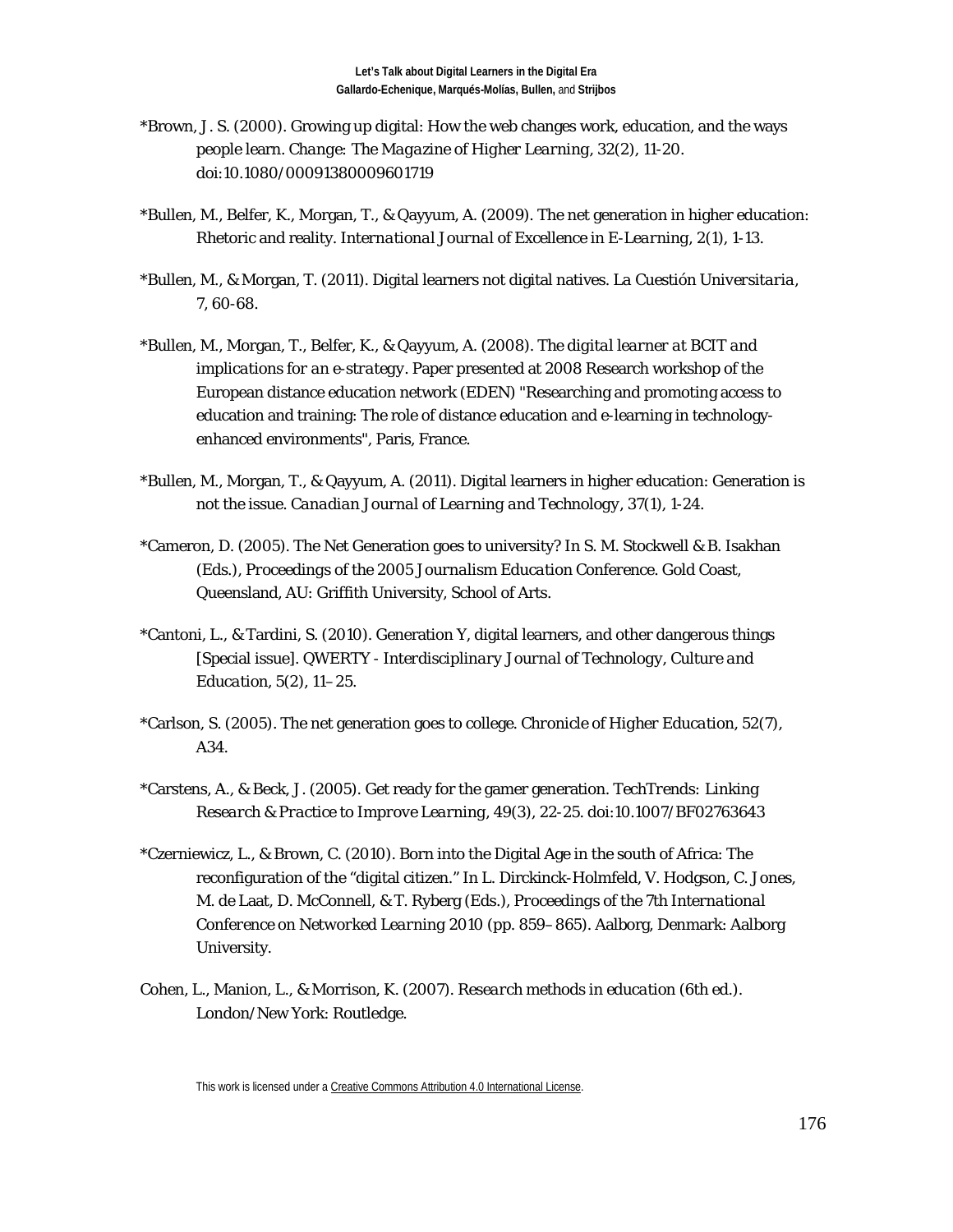- \*Connaway, L. S., Lanclos, D., & Hood, E. M. (2013). "I find Google a lot easier than going to the library website." Imagine ways to innovate and inspire students to use the academic library. *Proceedings of the Association of College & Research Libraries (ACRL) 2013 Conference* (pp. 289–300). Indianapolis, IN: American Library Association.
- \*Connaway, L. S., White, D., & Lanclos, D. (2011). Visitors and residents: What motivates engagement with the digital information environment? *Proceedings of the American Society for Information Science and Technology*, *48*(1), 1-7. doi:10.1002/meet.2011.14504801129
- \*Connaway, L. S., White, D., & Lanclos, D. (2013). Visitors and residents: What motivates engagement with the digital information environment? *Information Research*, *18*(1).
- \*Coomes, M. D., & DeBard, R. (Eds.). (2004). A generational approach to understanding students [Special section]. *New Directions for Student Services*, *2004*(106), 5-16. doi:10.1002/ss.121
- \*Corrin, L., Lockyer, L., & Bennett, S. (2010). Technological diversity: An investigation of students' technology use in everyday life and academic study. *Learning, Media and Technology*, *35*(4), 387-401. doi:10.1080/17439884.2010.531024
- \*DeBard, R. (2004). Millennials coming to college [Special issue]. *New Directions for Student Services*, *2004*(106), 33–45. doi:10.1002/ss.123
- \*DiLullo, C., McGee, P., & Kriebel, R. M. (2011). Demystifying the Millennial student: A reassessment in measures of character and engagement in professional education. *Anatomical Sciences Education*, *4*(4), 214–26. doi:10.1002/ase.240
- \*Djamasbi, S., Siegel, M., & Tullis, T. (2010). Generation Y, web design, and eye tracking. *International Journal of Human-Computer Studies*, *68*(5), 307-323. doi:10.1016/j.ijhcs.2009.12.006
- \*Duncan-Howell, J., & Lee, K.-T. (2007). M-learning : Finding a place for mobile technologies within tertiary educational settings. In R. Atkinson, C. McBeath, A. Soong Swee Kit, & C. Cheers (Eds.), *ICT: Providing choices for learners and learning. Proceedings Ascilite 2007* (pp. 223–232). Singapore: Centre for Educational Development, Nanyang Technological University.
- \*Frand, J. L. (2000). The information-age mindset: changes in students and implications for higher education. *EDUCAUSE Review*, *35*(5), 14–24.
- This work is licensed under [a Creative Commons Attribution 4.0 International License.](http://creativecommons.org/licenses/by/4.0/) \*Gardner, H., & Davis, K. (2013). *The app generation: How today's youth navigate identity, intimacy, and imagination in a digital World*. London: Yale University Press.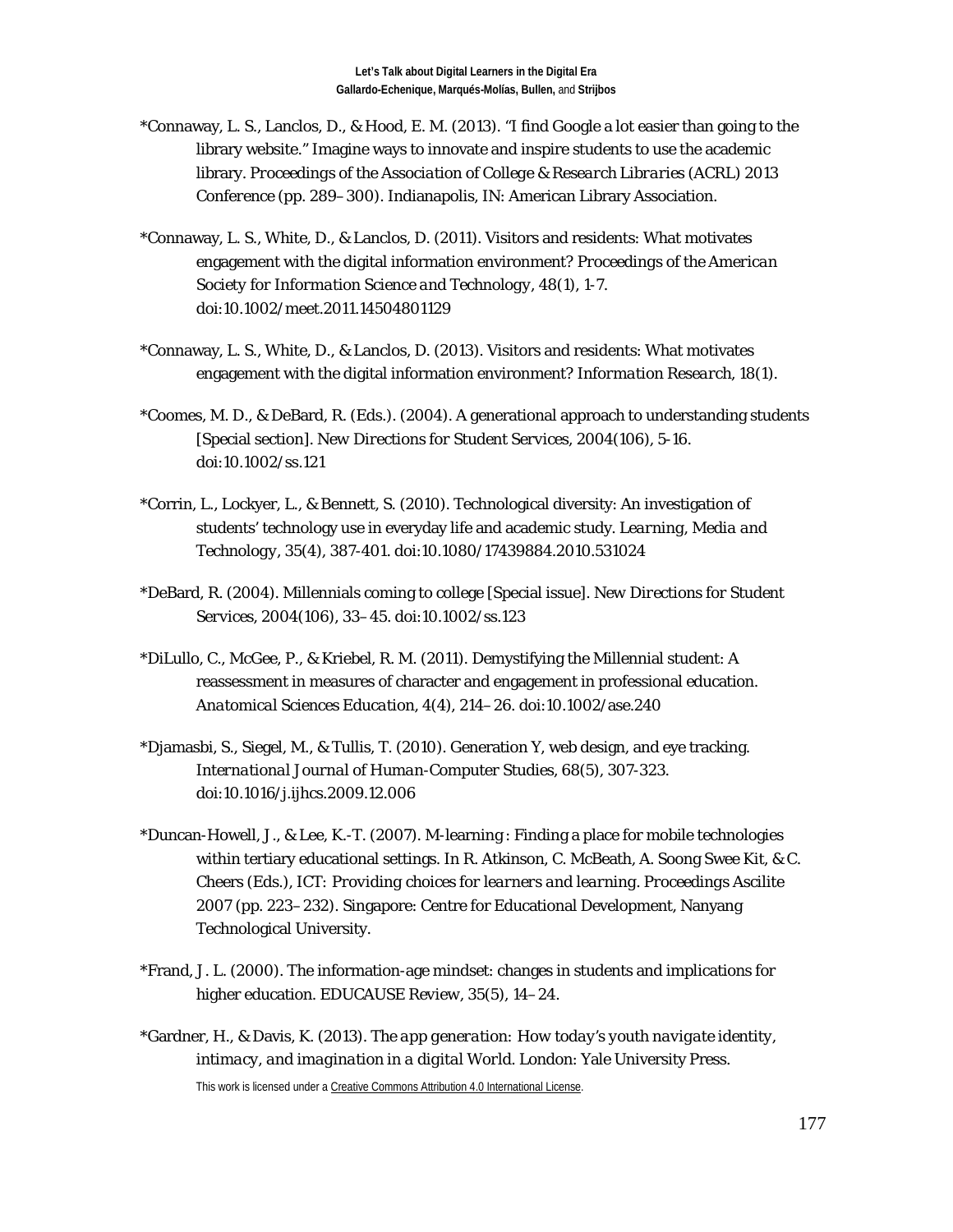- \*Gaston, J. (2006). Reaching and teaching the digital natives. *Library Hi Tech News*, *23*(3), 12– 13. doi:10.1108/07419050610668124
- \*Gibbons, S. (2007). *Redefining the roles of information professionals in higher education to engage the net generation*. Paper presented at EDUCAUSE, Australasia. Retrieved from [http://www.caudit.edu.au/educauseaustralasia07/authors\\_papers/Gibbons2.pdf](http://www.caudit.edu.au/educauseaustralasia07/authors_papers/Gibbons2.pdf)
- \*Green, B., Reid, J. A., & Bigum, C. (1998). Teaching the nintendo generation? Children, computer culture and popular technologies. In S. Howard (Ed.), *Wired up: Young people and the electronic media* (pp. 19-41). London: UCL Press.
- \*Gros, B., Garcia, I., & Escofet, A. (2012). Beyond the net generation debate: A comparison between digital learners in face-to-face and virtual universities. *The International Review of Research in Open and Distance Learning*, *13*(4), 190–210. Retrieved from<http://www.irrodl.org/index.php/irrodl/article/view/1305/2311>
- \*Guitert, M., Romeu, T., Guerrero, A., & Padrós, A. (2008). ICT competences for Net generation students. In P. Díaz, Kinshuk, I. Aedo, & E. Mora (Eds.), *Proceedings of the Eighth IEEE International Conference on Advanced Learning Technologies (ICALT '08)* (pp. 480– 481). Santander, Cantabria: IEEE Computer Society. doi:10.1109/ICALT.2008.267
- \*Guzdial, M., & Soloway, E. (2002). Teaching the Nintendo generation to program. *Communications of the ACM*, *45*(4), 17-21. doi:10.1145/505248.505261
- Hamilton, D. W., & Torraco, R. J. (2013). Integrative review of the literature on adults with limited education and skills and the implications for human resource development. *Human Resource Development Review*, *12*(3), 308-328. doi:10.1177/1534484312471135
- \*Harel, I. (1997). Clickerati kids: Who are they? *21st Century Learning*, MaMaMedia.com. Retrieved from [http://www.mamamedia.com/areas/grownups/new/21\\_learning/main.html](http://www.mamamedia.com/areas/grownups/new/21_learning/main.html)
- \*Helsper, E. J., & Eynon, R. (2010). Digital natives: Where is the evidence? *British Educational Research Journal*, *36*(3), 503-520. doi:10.1080/01411920902989227
- \*Holloway, S., & Valentine, G. (2001). *Cyberkids: Youth identities and communities in an on-line world*. London: Routledge.
- \*Holloway, S. L., & Valentine, G. (2003). *Cyberkids: Children in the information age*. London: Routledge.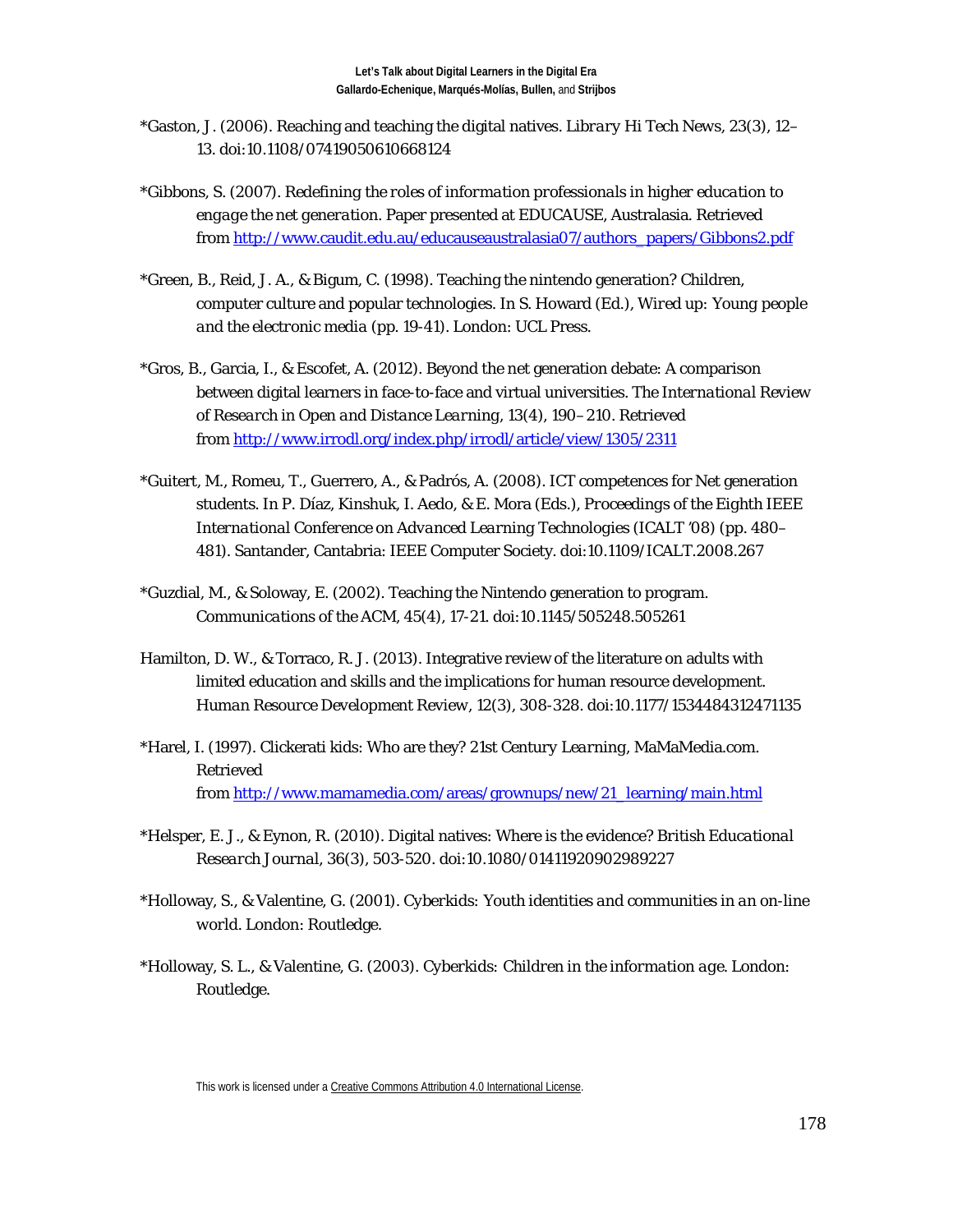- \*Holmes, J. (2011). Cyberkids or divided generations? Characterising young people's internet use in the UK with generic, continuum or typological models. *New Media & Society*, 1104– 1122. doi:10.1177/1461444810397649
- \*Hosein, A., Ramanau, R., & Jones, C. (2010a). Are all net generation students the same? The frequency of technology use at university. In *Proceedings of the IADIS International Conference on e-Learning* (pp. 340–348). Freiberg, Germany. Retrieved from [http://oro.open.ac.uk/24114 /](http://oro.open.ac.uk/24114%20/)
- \*Hosein, A., Ramanau, R., & Jones, C. (2010b). Learning and living technologies: A longitudinal study of first‐year students' frequency and competence in the use of ICT. *Learning, Media and Technology*, *35*(4), 403–418. doi:10.1080/17439884.2010.529913
- \*Howe, N., & Strauss, W. (1991). *Millennials rising: The next great generation*. New York: Vintage Original.
- \*Howe, N., & Strauss, W. (2000). *Millennials rising: The next great generation*. New York: Vintage Original.
- \*Jones, C., & Czerniewicz, L. (2010). Describing or debunking? The net generation and digital natives. *Journal of Computer Assisted Learning*, *26*(5), 317-320. doi:10.1111/j.1365- 2729.2010.00379.x
- \*Jones, C., Ramanau, R., Cross, S., & Healing, G. (2010). Net generation or digital natives: Is there a distinct new generation entering university? *Computers and Education*, 54(3), 722-732. doi:10.1016/j.compedu.2009.09.022
- \*Jorgensen, B. (2003). Baby boomers, generation X and generation Y? Policy implications for defence forces in the modern era. *Foresight*, *5*(4), 41-49. doi:10.1108/14636680310494753
- \*Kennedy, G., Dalgarno, B., Gray, K., Judd, T., Waycott, J., Bennet, S., . . . Churchward, A. (2007). The net generation are not big users of Web 2.0 technologies: Preliminary findings. In R. Atkinson, C. McBeath, A. Soong Swee Kit, & C. Cheers (Eds.), *ICT: Providing choices for learners and learning. Proceedings Ascilite 2007* (pp. 517-525). Singapore: Centre for Educational Development, Nanyang Technological University.
- \*Kennedy, G., Dalgarno, B., Bennett, S., Judd, T., Gray, K., & Chang, R. (2008). Immigrants and natives: Investigating differences between staff and students' use of technology. In R. Atkinson & C. McBeath (Eds.), *Proceedings of "Hello! Where are you in the landscape of educational technology?", the Annual Conference of the Australasian Society for Computers in Learning in Tertiary Education (ASCILITE 2008)* (pp. 484–492).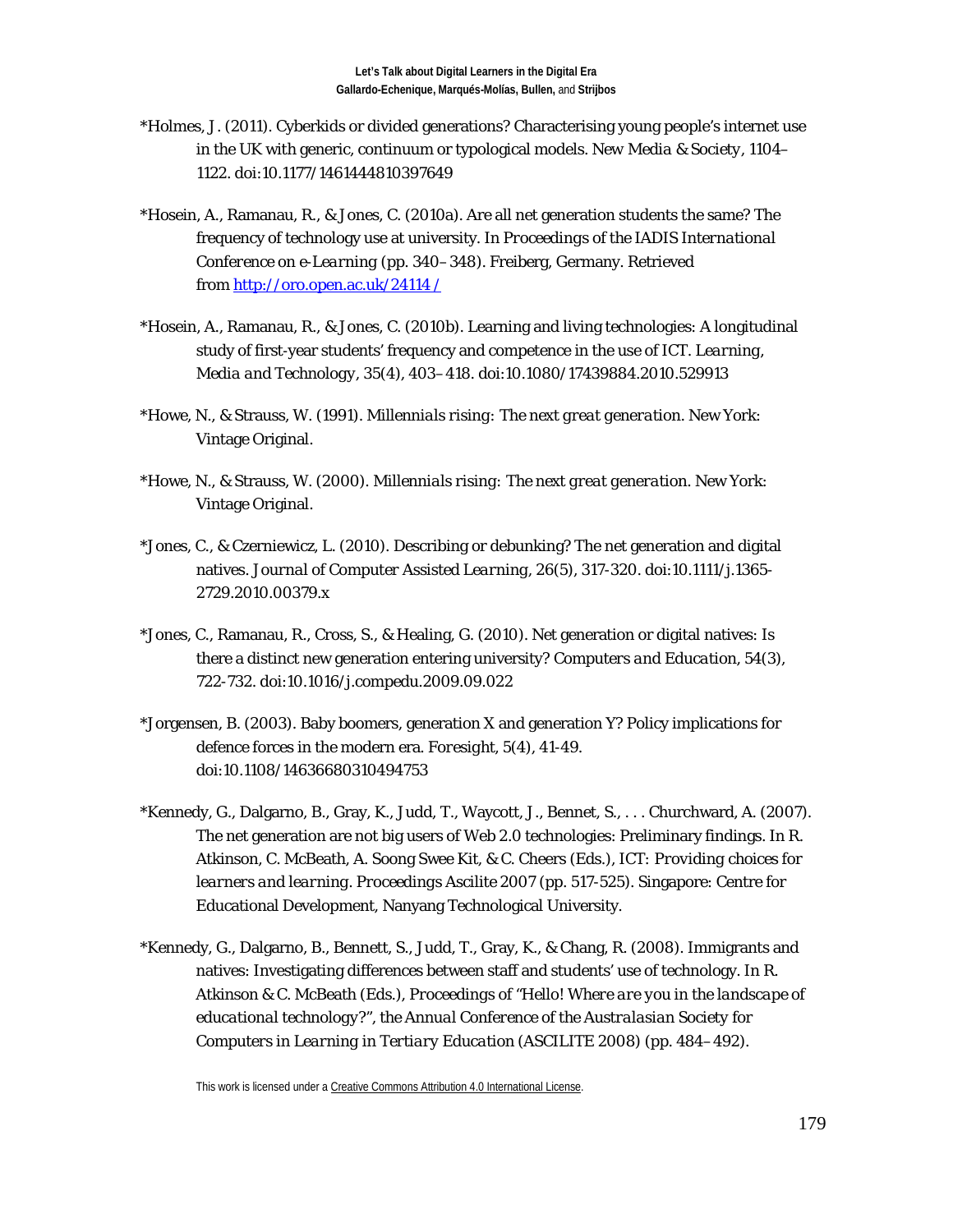Melbourne, Victoria, Australia: Australasian Society for Computers in Learning in Tertiary Education.

- \*Kennedy, G., Dalgarno, B., Bennett, S., Gray, K., Waycott, J., Judd, T., . . . Chang, R. (2009). *Educating the Net Generation: A handbook of findings for practice and policy*. Strawberry Hills, N.S.W.: Australian Learning and Teaching Council.
- \*Kennedy, G. E., Judd, T. S., Churchward, A., Gray, K., & Krause, K. D. (2008) First year students' experiences with technology: Are they really digital natives? *Australasian Journal of Educational Technology*, *24*(1), 108-122.
- \*Kennedy, G., Judd, T., Dalgarno, B., & Waycott, J. (2010). Beyond natives and immigrants: Exploring types of net generation students. *[Journal of Computer-Assisted Learning](http://onlinelibrary.wiley.com/doi/10.1111/jca.2010.26.issue-5/issuetoc)*, *[26](http://onlinelibrary.wiley.com/doi/10.1111/jca.2010.26.issue-5/issuetoc)*(5), 333-343. doi: 10.1111/j.1365-2729.2010.00371.x
- \*Kitsis, S.M. (2008). The Facebook generation: Homework as social networking. *English Journal*, *98*(2), 30-36.
- \*Koeller, M. (2012). From baby boomers to generation y millennials: Ideas on how professors might structure classes for this media conscious generation. *Journal of Higher Education Theory & Practice*, *12*(1), 77–82.
- \*Kolikant, Y. B. (2010). Digital natives, better learners? Students' beliefs about how the internet influenced their ability to learn. *Computers in Human Behavior*, *26*(6), 1384-1391. doi:10.1016/j.chb.2010.04.012
- \*Koutropoulos, A. (2011). Digital natives: Ten years after. *MERLOT Journal of Online Learning and Teaching*, *7*(4), 525–538.
- \*Lai, K.-W., & Hong, K.-S. (2014). Technology use and learning characteristics of students in higher education: Do generational differences exist? *British Journal of Educational Technology*, 1–14. doi:10.1111/bjet.12161
- \*Lancaster, L. C., & Stillman, D. (2002). *When generations collide: Who they are. Why they clash. How to solve the generational puzzle at work*. New York: Collins Business.
- \*Lenhart, A., Rainie, L., & Lewis, O. (2001). *Teenage life online: The rise of instant-message generation and the internet's impact on friendship and family relationships*. Washington, DC: Pew Internet & American Life Project.
- \*Levin, D., & Arafeh, S. (2002). *The digital disconnect: The widening gap between Internetsavvy students and their schools*. Washington DC: Pew Internet & American Life Project.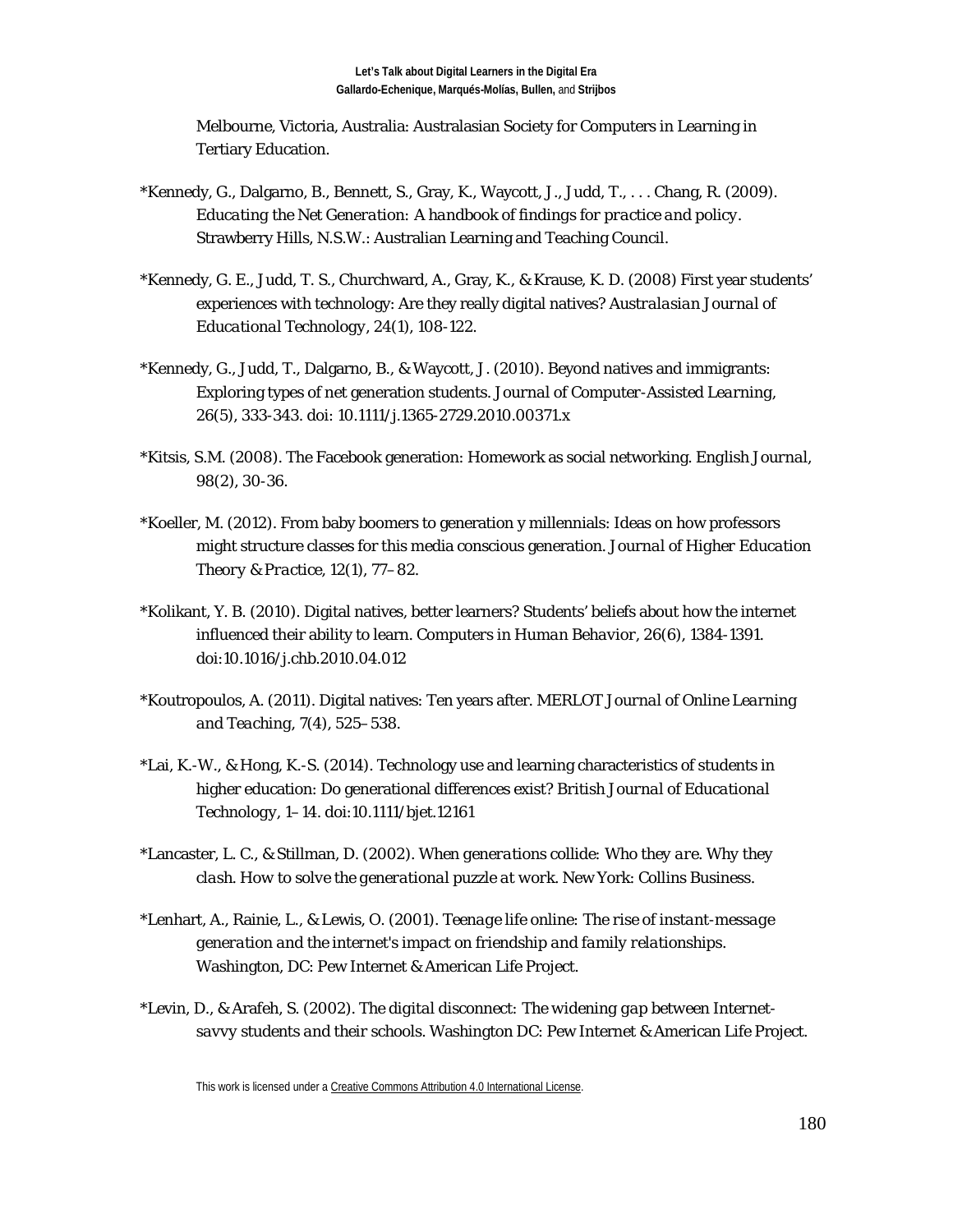- \*Li, Y., & Ranieri, M. (2010). Are "digital natives" really digitally competent?-A study on Chinese teenagers. *British Journal of Educational Technology*, *41*(6), 1029–1042. doi:10.1111/j.1467-8535.2009.01053.x
- \*Littlejohn, A., Beetham, H., & McGill, L. (2012). Learning at the digital frontier: A review of digital literacies in theory and practice. *Journal of Computer Assisted Learning*, *28*(6), 547-556. doi:10.1111/j.1365-2729.2011.00474.x
- \*Littlejohn, A., Margaryan, A., & Vojt, G. (2010). Exploring students' use of ICT and expectations of learning methods. *Electronic Journal of E-Learning (EJEL)*, *8*(1), 13-20.
- \*Liu, F. (2010). The Internet in the everyday life-world: A comparison between high‐school students in China and Norway. *Comparative Education*, *46*(4), 527–550. doi:10.1080/03050068.2010.519483
- Luckin, R., Clark, W., Graber, R., Logan, K., Mee, A., & Oliver, M. (2009). Do web 2.0 tools really open the door to learning? Practices, perceptions and profiles of 11–16‐year‐old students. *Learning, Media and Technology*, *34*(2), 87-104. doi:10.1080/17439880902921949
- \*Maclean, G. R., & Elwood, J. A. (2009). Digital Natives, learner perceptions and the use of ICT. In M. Thomas (Ed.), *Handbook of research on Web 2.0 and second language learning* (pp. 156–179). Hershey, PA: Information Science Reference.
- Malhotra, K., Ahouilihoua, N., Eshmambetova, Z., Kirungi, F., Glynn-Broderick, K., Ladd, P., . . . Palathingal, A. (2008). *Making globalization work for the least developed countries*. New York, NY: United Nations Development Programme.
- \*Margaryan, A., Littlejohn, A., & Vojt, G. (2011). Are digital natives a myth or reality? University students' use of digital technologies. *Computers & Education*, *56*(2), 429-440. doi:10.1016/j.compedu.2010.09.004
- \*Martin, C. A., & Tulgan, B. (2002). *Managing the generational mix: From collision to collaboration*. Amherst, MA: HRD Press.
- \*Martin, C. A., & Tulgan, B. (2006). *Managing the generation mix: From urgency to opportunity* (2nd ed.). Amherst, MA: HRD Press.
- \*McMahon, M., & Pospisil, R. (2005). Laptops for a digital lifestyle: Millennial students and wireless mobile technologies. In H. Goss (Ed.), *Balance Fidelity, Mobility: Maintaining the Momentum? Proceedings of the 22nd ASCILITE Conference* (pp. 421-431). Brisbane, Qld: Queensland University of Technology.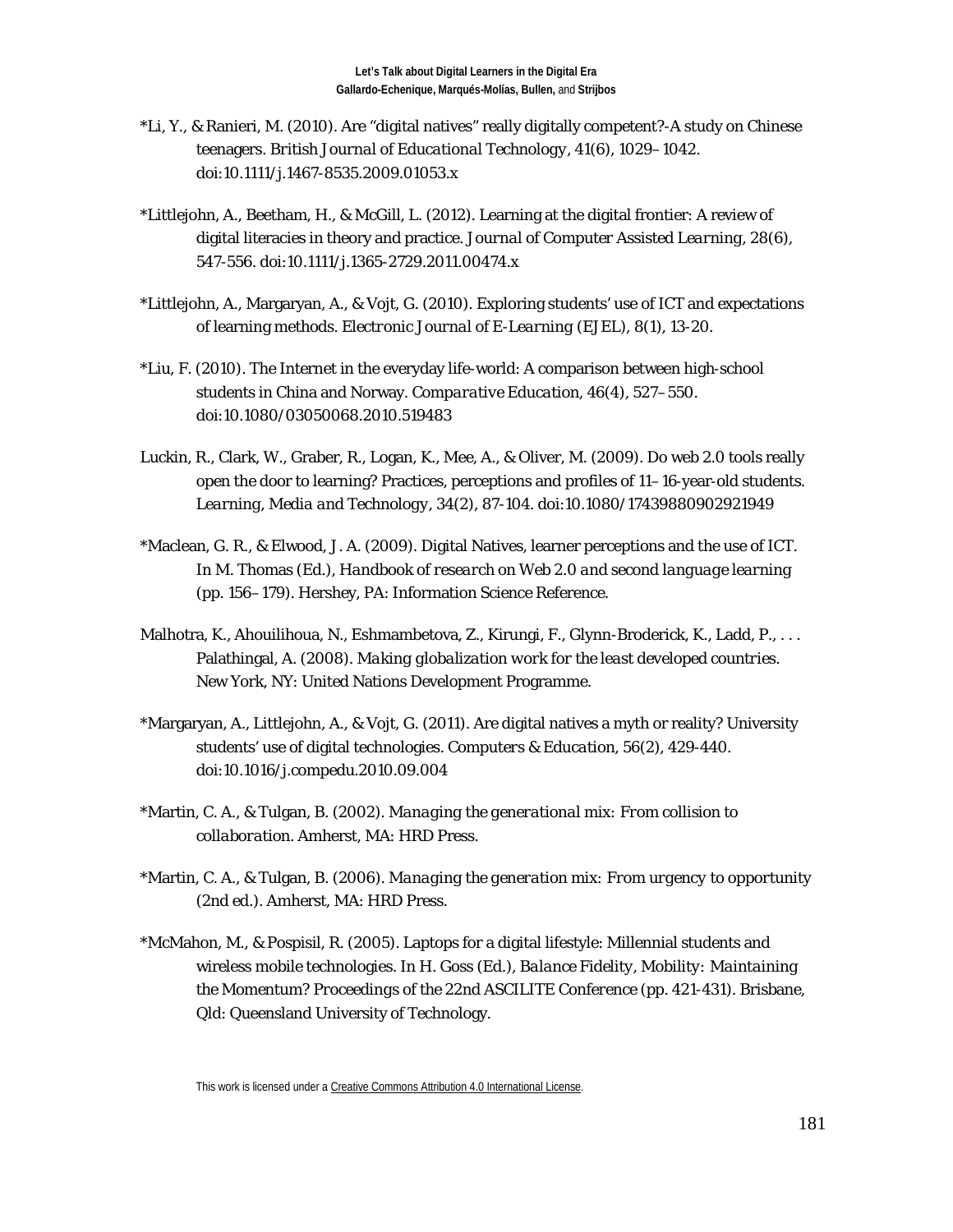- \*Morgan, T., & Bullen, M. (2013). Crossing boundaries: Exploring social and academic uses of technology in Higher Education. In M. Brannon-Hamilton, S. McMinn, & H. Moeini (Eds.), *International Perspectives on Technology-Enhanced Learning IPTEL 2013 Conference Proceedings* (p. 9). Vancouver, BC: The University of British Columbia: Faculty of Education.
- \*Nicholas, D., Rowlands, I., & Huntington, P. (2007). *Information behaviour of the researcher of the future – Executive summary*. London: JISC.
- Norum, P. S. (2008). The role of time preference and credit card usage in compulsive buying behaviour. *International Journal of Consumer Studies*, *32*(3), 269-275. doi:10.1111/j.1470-6431.2008.00678.x
- \*Oblinger, D. G., & Hawkins, B. L. (2005). The myths about students. *Educause Review*, *40*(5), 12-13.
- \*Oblinger, D. G., & Oblinger, J. L. (Eds.). (2005). *Educating the net generation*. Washington, DC: EDUCAUSE.
- \*Palfrey, J. G., & Gasser, U. (2008). *Born digital: Understanding the first generation of digital natives*. New York: Basic Books.
- \*Palfrey, J., Gasser, U., Simun, M., & Barnes, R. F. (2009). Youth, creativity and copyright in the digital age. *International Journal of Learning & Media*, *1*(2), 79-97. doi:10.1162/ijlm.2009.0022
- \*Papert, S. (1993). *The children's machine: Rethinking school in the age of the computer*. New York: BasicBooks.
- \*Pedró, F. (2006). *The new millennium learners: Challenging our views on ICT and learning*. OECD-CERI. Retrieved fro[m http://www.oecd.org/edu/ceri/38358359.pdf](http://www.oecd.org/edu/ceri/38358359.pdf)
- [\\*Pedró, F.](http://ictlogy.net/bibliography/reports/contacts.php?idc=1122) (2009, September). *New millennium learners in higher education: Evidence and policy implications*. Paper presented at the New Millennium Learners, conference on 21st century competencies, Brussels, Belgium: OECD/CERI.
- \*Prensky, M. (2001a). Digital natives, digital immigrants, Part 1*. On the Horizon*, *9*(5), 1-6. doi:10.1108/10748120110424816
- \*Prensky, M. (2001b). Digital natives, digital immigrants, Part II: Do they really *think* differently? *On the Horizon*, *9*(6), 1-9.
- \*Prensky, M. (2006). Listen to the Natives. *Educational Leadership*, *63*(4), 8–13.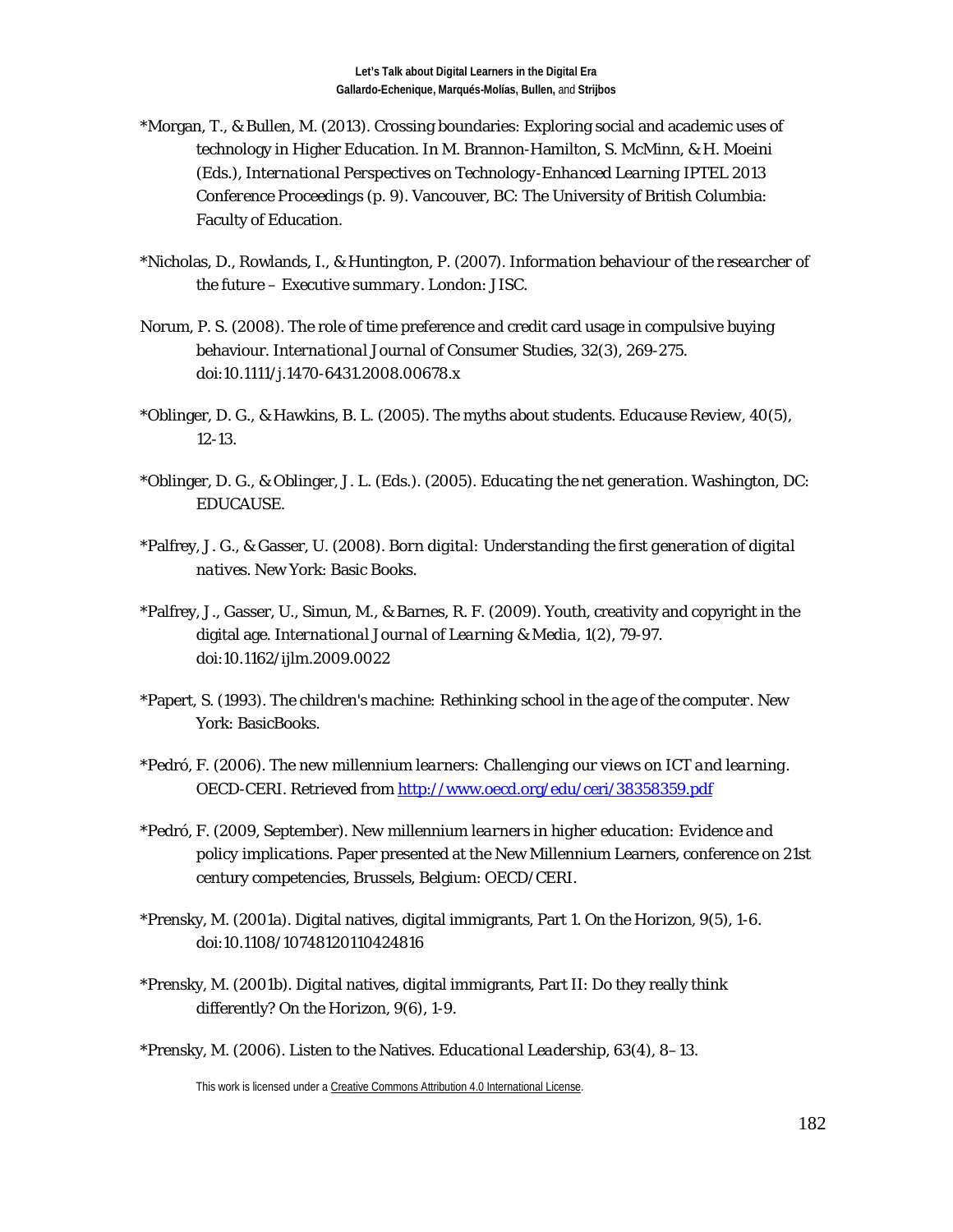- \*Prensky, M. (2007). How to teach with technology: Keeping both teachers and students comfortable in an era of exponential change. In Becta (Ed.), *Emerging technologies for learning* (Vol. 2, pp. 40-46). Coventry, UK: BECTA.
- \*Prensky, M. (2009). H . Sapiens digital : From digital immigrants and digital natives to digital wisdom digital wisdom. *Innovate: Journal of Online Education*, *5*(3). Retrieved from<http://www.wisdompage.com/Prensky01.html>
- \*Prensky, M. (2010). *Teaching digital natives: Partnering for real learning*. Thousand Oaks, CA: Corwin Press.
- \*Prensky, M. (2011). Digital wisdom and homo sapiens digital. In M. Thomas (Ed.), *Deconstructing digital natives: Young people, technology and the new literacies* (pp. 15- 29). New York: Routledge.
- \*Qayyum, A., Bullen, M., Morgan, T. & Belfer, K. (2008, April). *The digital learner at BCIT: The myth and the reality*[. P](http://www.slideshare.net/markbullen/cni-edigitallearner)resentation to the Canadian Network for Innovation in Education (CNIE) Conference, Banff, Alberta, Canada.
- \*Ramanau, R., Hosein, A., & Jones, C. (2010). Learning and living technologies: A longitudinal study of first-year students' expectations and experiences in the use of ICT. In L. Dirckinck-Holmfeld, V. Hodgson, C. Jones, M. de Laat, D. McConnell, & T. Ryberg (Eds.), *Proceedings of the Seventh International Conference on Networked Learning 2010.* (pp. 627–634). Lancaster: Lancaster University.
- \*Rapetti, E. (2011). The knowledge society between "smart devices" and "digital learners": A pedagogical‐anthropological reflection about the implications of dominant rhetoric in eLearning field. In L. Cantoni, P. Dillenbourg, & D. Euler (Eds.), *Proceedings of the Red-Conference: Rethinking Education in the Knowledge Society* (pp. 236–253). Ascona, Switzerland: Università della Svizzera italiana.
- \*Rapetti, E. (2012). *LoDE: Learners of digital era* (Doctoral dissertation). Università della Svizzera italiana. Retrieved from RERO DOC: Library Network of Western Switzerland (2012COM006).
- \*Rapetti, E., & Cantoni, L. (2010a). "Digital natives" and learning with the ICTs: The "GenY @ work" research in Ticino, Switzerland". *Journal of E-Learning and Knowledge Society*, *6*(1), 39-49.
- \*Rapetti, E., & Cantoni, L. (2010b). Exploring the added value of digital technologies and eLearning in higher education from learners' perspective: A research informed by a systematized literature review. In L. Gómez Chova, D. Martí Belenguer, & I. Candel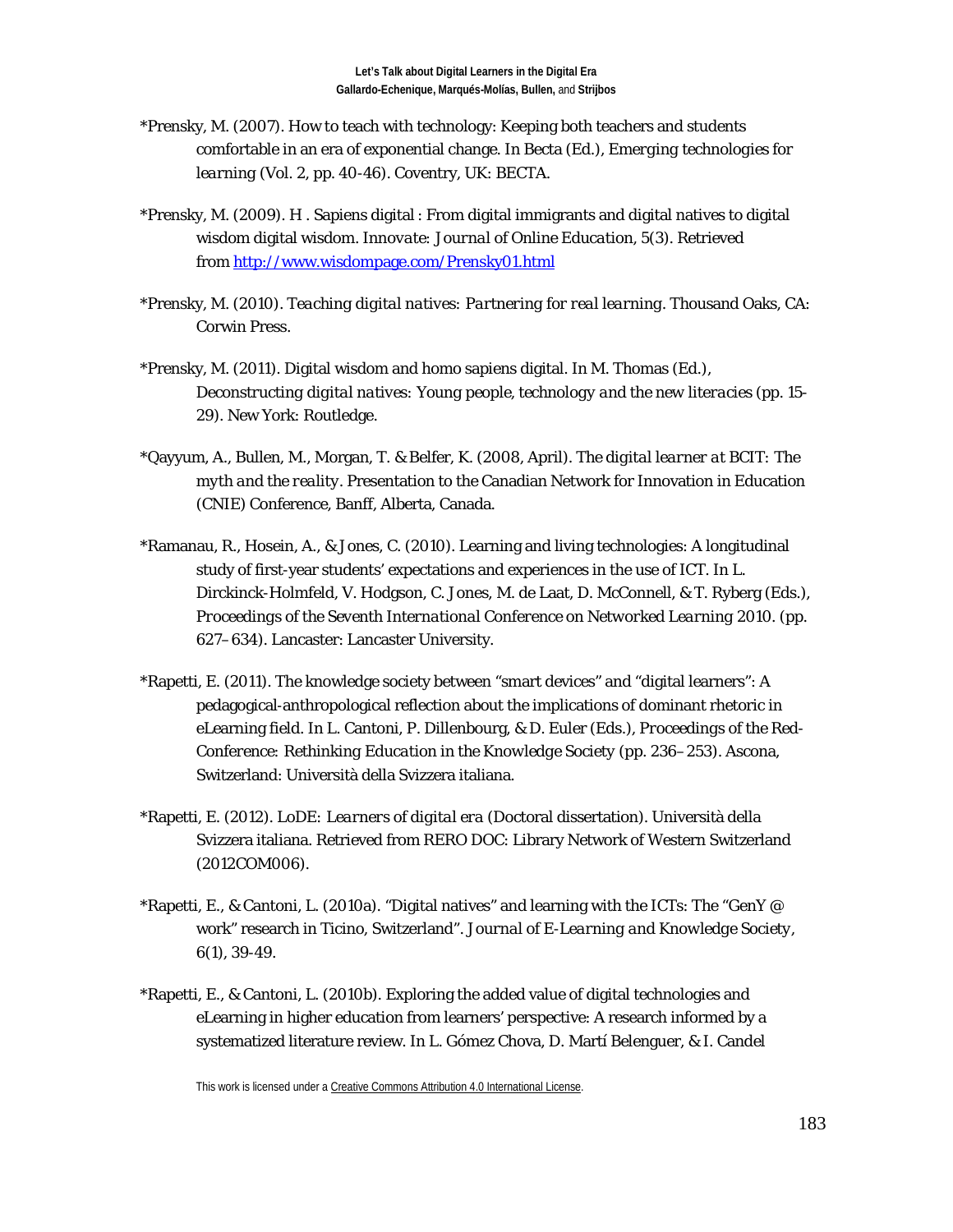Torres (Eds.), *Edulearn 10. International conference on Education and New Learning Technology* (pp. 1403-1412). Barcelona, Spain: International Association of Technology, Education and Development (IATED).

- \*Rapetti, E., & Cantoni, L. (2012). Reconsidering "Gen Y" & Co: From minding the gap to overcoming it. In M. F. Paulsen & A. Szücs (Eds.), *Open Learning Generations: Closing the gap from Generation "Y" to the mature lifelong learners. Eden 2012 International Conference* (p. 19). Porto: European Distance and E-Learning Network.
- \*Rapetti, E., & Cantoni, L. (2013). Reconsidering "Gen Y" & Co: From minding the gap to overcoming it [Special issue]. *The European Journal of Open, Distance and E-Learning – EURODL* (Best of EDEN 2012), 1–13. Retrieved from [http://www.eden](http://www.eden-online.org/system/files/027_Rapetti_Cantoni_BRPA.pdf)[online.org/system/files/027\\_Rapetti\\_Cantoni\\_BRPA.pdf](http://www.eden-online.org/system/files/027_Rapetti_Cantoni_BRPA.pdf)
- \*Rapetti, E., & Marshall, S. (2010). Observing ICTs in learners' experiences around the world. *QWERTY - Interdisciplinary Journal of Technology, Culture and Education*, *5*(2), 61-88.
- \*Rideout, V., Foehr, U., & Roberts, D. (2010). *Generation M2: Media in the lives of 8 to 18 yearolds*. Menlo Park, CA: Kaiser Family Foundation.
- \*Roberts, D., Foehr, U., & Rideout, V. (2005). *Generation M: Media in the lives of 8 to 18 yearolds*. Menlo Park, CA: Kaiser Family Foundation.
- \*Romero, M., Guitert, M., Bullen, M., & Morgan, T. (2011). Learning in digital: An approach to digital learners in the UOC scenario [Special issue]. *European Journal of Open, Distance and E-Learning*, 1–8.
- \*Romero, M., Guitert, M., Sangrà, A., & Bullen, M. (2013). Do UOC students fit in the Net generation profile? An approach to their habits in ICT use. *The International Review of Research in Open and Distance Learning, 14*(3), 158–181.
- \*Rosen, L. D. (2007). *Me, MySpace and I: Parenting the net generation*. Hampshire: Palgrave Macmillan.
- \*Rosen, L. D., Carrier, L. M., & Cheever, N. A. (2010). *Rewired: Understanding the I-Generation and the way they learn*. NewYork: Palgrave Macmillan.
- \*Rowlands, I., Nicholas, D., Williams, P., Huntington, P., Fieldhouse, M., Gunter, B., . . . Tenopir, C. (2008). The Google generation: The information behaviour of the researcher of the future. *Aslib Proceedings: New Information Perspectives*, *60*(4), 290-310.
- \*Rushkoff, D. (2006). *ScreenAgers: Lessons in chaos from digital kids*. Cresskill, NJ: Hampton Press.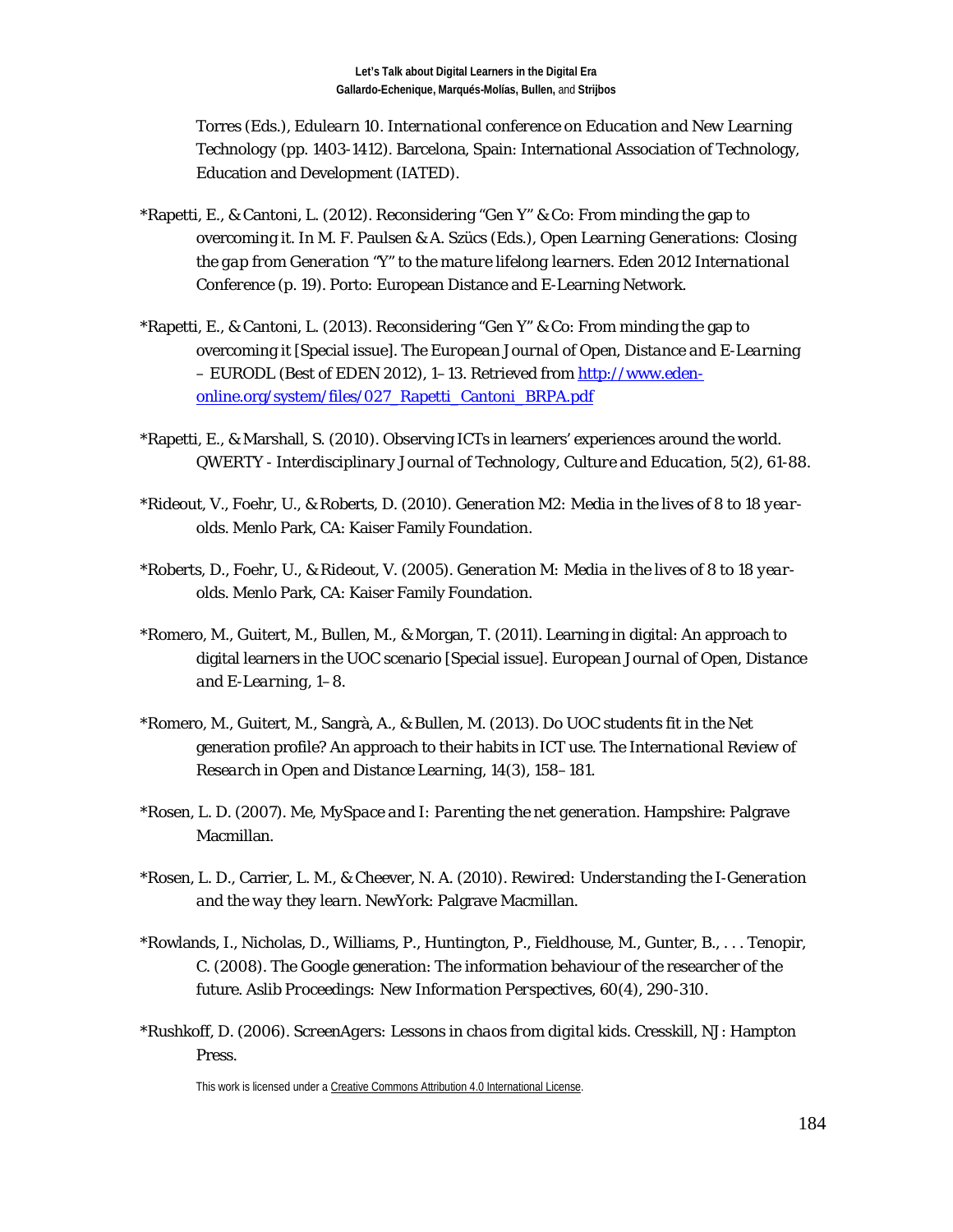- Russell, C. L. (2005). An overview of the integrative research review. *Progress in Transplantation*, *15*(1), 8-13.
- \*Salajan, F. D., Schönwetter, D. J., & Cleghorn, B. M. (2010). Student and faculty intergenerational digital divide: Fact or fiction? *Computers & Education*, 55(3), 1393-1403. doi:10.1016/j.compedu.2010.06.017
- Salomon, G. (2000, June). *It's not just the tool, but the educational rationale that counts*. Keynote presented at the 2000 ED-MEDIA Meeting, Montreal. Retrieved from<http://www.aace.org/conf/edmedia/00/salomonkeynote.htm>
- \*Sánchez, J., Salinas, A., Contreras, D., & Meyer, E. (2011). Does the new digital generation of learners exist? A qualitative study. *British Journal of Educational Technology*, *42*(4), 543–556. doi:10.1111/j.1467-8535.2010.01069.x
- \*Schulmeister, R. (2010). Deconstructing the net generation thesis. *QWERTY - Open and Interdisciplinary Journal of Technology, Culture and Education*, *5*(2), 26–60.
- \*Selwyn, N. (2009). The digital native myth and reality. *Aslib Proceedings: New Information Perspectives*, *61*(4), 364–379. doi:10.1108/00012530910973776
- \*Sharpe, R. (2010). *Conceptualizing differences in learners' experiences of e-learning: A review of contextual models.* Report of the Higher Education Academy LearnerDifference (HEALD) Synthesis Project. Retrieved from [http://www.heacademy.ac.uk/resources/detail/evidencenet/Conceptualizing\\_differ](http://www.heacademy.ac.uk/resources/detail/evidencenet/Conceptualizing_differences_in_learners_experiences_of_e-learning) ences in learners experiences of e-learning
- \*Skiba, D. J. (2010). Digital wisdom: A necessary faculty competency? *Nursing Education Perspectives*, *31*(4), 251-253.
- \*Smith, E. E. (2012). The digital native debate in Higher Education: A comparative analysis of recent literature. *Canadian Journal of Learning and Technology*, 38(3), 1–18.
- \*Soloway, E. (1991). How the Nintendo generation learns. *Communications of the ACM*, *34*(9), 23–26, 96. doi:10.1145/114669.114717
- \*Stoerger, S. (2009). The digital melting pot: Bridging the digital native-immigrant divide. *First Monday*, *14*(7). doi:10.5210/fm.v14i7.2474
- \*Tapscott, D. (1998). *Growing up digital: The rise of the net generation*. New York: McGraw-Hill.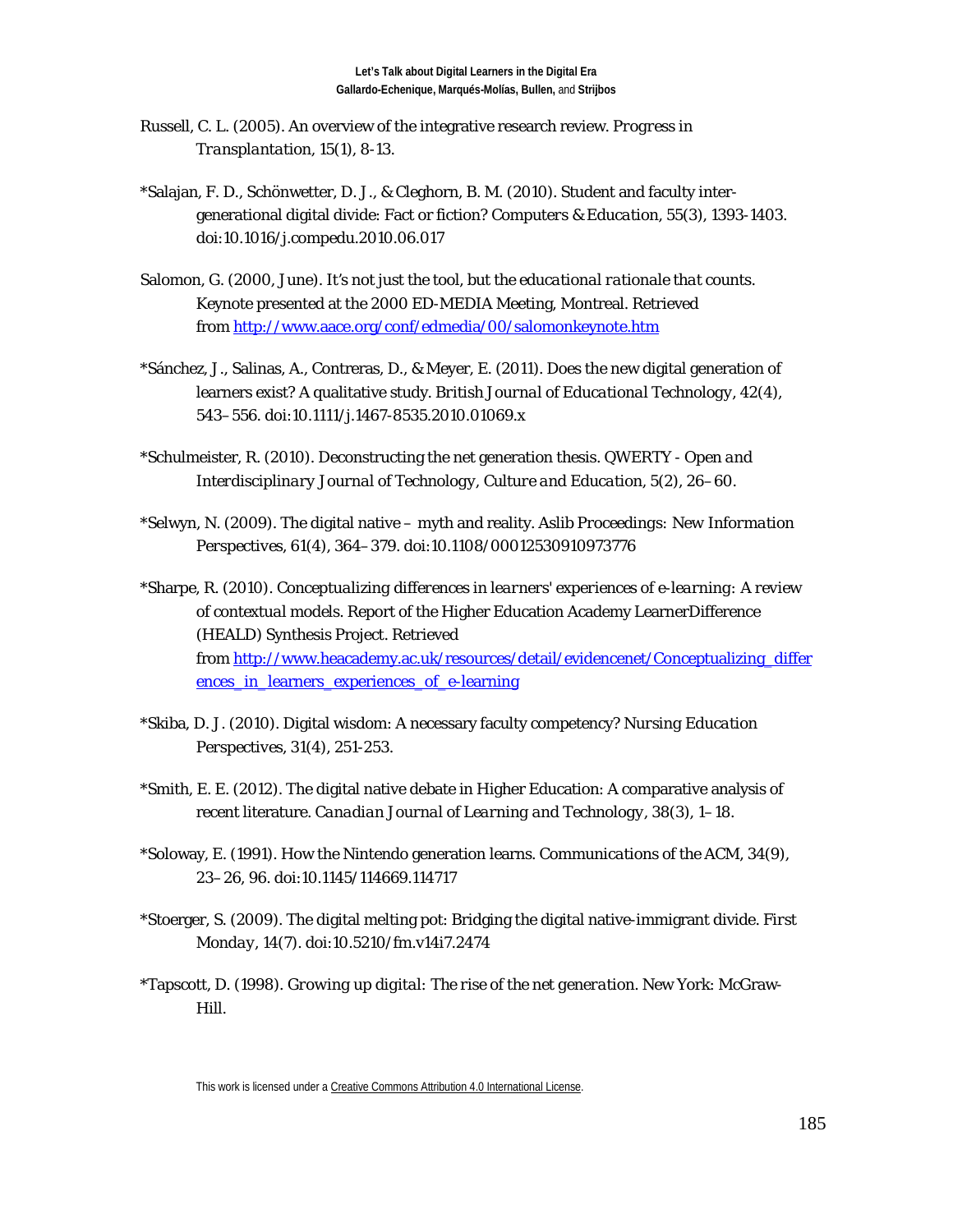- \*Tapscott, D. (2009). *Grown up digital: How the net generation is changing your world*. New York: McGraw Hill.
- \*Taylor, P., & Keeter, S. (Eds.) (2010). *Millennials: A portrait of generation next*. *Confident. Connected. Open to Change.* Washington, DC: Pew Research Center.
- \*Thinyane, H. (2010). Are digital natives a world-wide phenomenon? An investigation into South African first year students' use and experience with technology. *Computers & Education*, *55*(1), 406-414. doi:10.1016/j.compedu.2010.02.005
- \*Thirunarayanan, M.O., Lezcano, H., McKee, M., & Roque, G. (2011, February). "Digital nerds" and "digital normal": Not "digital natives" and "digital immigrants". *International Journal of Instructional Technology and Distance Learning*, *8*(2). Retrieved from [http://www.itdl.org/Journal/Feb\\_11/article03.htm](http://www.itdl.org/Journal/Feb_11/article03.htm)
- \*Thomas, M. (2011). *Deconstructing digital natives: Young people, technology, and the new literacies*. New York: Routledge.
- Torraco, R. J. (2005). Writing integrative literature reviews: Guidelines and examples. *Human Resource Development Review*, *4*(3), 356-367. doi:10.1177/1534484305278283
- \*Twenge, J. M. (2006). *Generation me: Why today's young Americans are more confident, assertive, entitled--and more miserable than ever before*. New York: Free Press.
- \*Twenge, J. (2009). Generational changes and their impact in the classroom: Teaching Generation Me. *Medical Education*, *43*(5), 398-405. doi:10.1111/j.1365- 2923.2009.03310.x.
- \*Valentine, G., & Holloway, S. L. (2002). Cyberkids? Exploring children's identities and social networks in on-line and off-line worlds. *Annals of the Association of American Geographers*, *92*(2), 302-319. doi:10.1111/1467-8306.00292
- \*Veen, W. (2003). A new force for change: Homo zappiens. *The Learning Citizen*,7, 5-7.
- \*Veen, W. (2007). *Homo Zappiens and the Need for New Education Systems*. Paper presented at OECD seminar on Digital Natives and Education. Florence, Italy: OECD-CERI. Retrieved from<http://www.oecd.org/edu/ceri/38360892.pdf>
- \*Veen, W. & Vrakking, B. (2006). *Homo zappiens, growing up in a digital age*. London: Network Continuum Education.